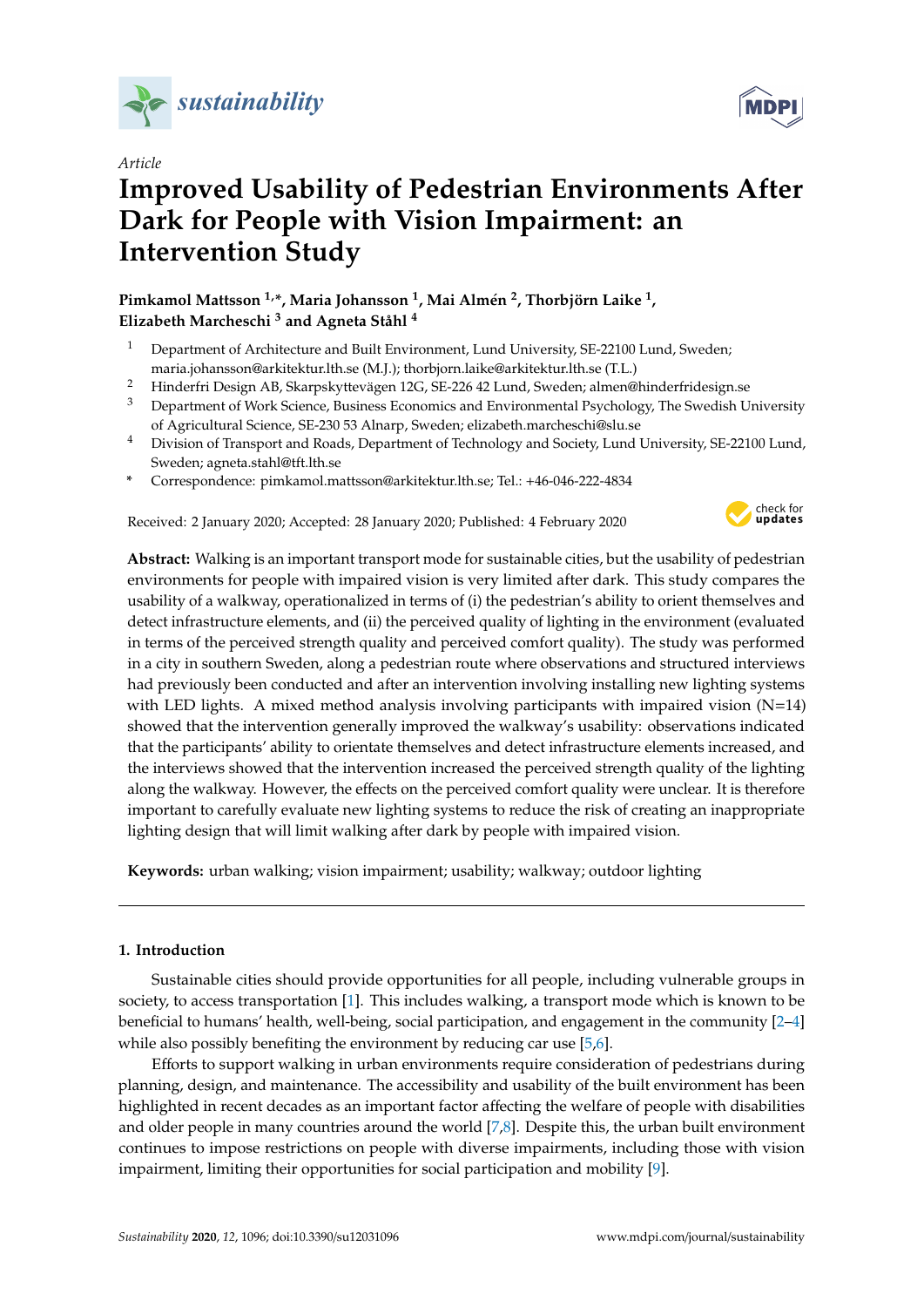#### *1.1. Outdoor Environment and Vision Impaired People*

Sweden has a long tradition of regulating the built environment to meet the needs of all citizens, including people with disabilities, as exemplified by the Planning and Building Act of 1987 (Revised 2011) [\[10\]](#page-17-8); regulation BFS 2018:4 of the national board of housing, building, and planning (Boverket) [\[11\]](#page-17-9), and the mandatory provisions and general recommendations of Boverket's building regulations (BBR). Specific and detailed regulations governing the design of public spaces such as the outdoor environment were introduced at the start of the 21st century (BFS 2003:19 HIN1; BFS 2004:15 ALM1 [\[12,](#page-17-10)[13\]](#page-17-11)). These regulations have been revised continuously; the latest ones include BFS 2013:9 HIN3 and BFS 2011:5 ALM2 [\[14](#page-17-12)[,15\]](#page-17-13). The regulations and general recommendations on the removal of easily eliminated obstacles to and in premises (HIN regulations) govern the rebuilding of the environment to remove existing barriers. These regulations  $[12,14]$  $[12,14]$  state that to support people with vision impairment, " ... Lighting where people move around should be even and arranged so that partially sighted people and people with limited mobility can see what the floor surface looks like . . . ". To achieve this objective, it is necessary to find ways of designing outdoor lighting to be useful to people with vision impairment.

Pedestrians with impaired vision orient themselves using guidelines in the environment, which may be natural (curbs, grass, white lines, walls, etc.) or artificial (guidance surfaces and warning surfaces). They can orient themselves in the environment by using their sight to some degree but often experience problems with balance due to difficulties in surveying their surroundings and perceiving changes along the path [\[16,](#page-17-14)[17\]](#page-18-0). To overcome these difficulties, it is important for them to be able to clearly detect features of the environment. Blind people use the long white cane as the primary assistive tool for detection, while the most important environmental features for people with reduced vision are contrast and outdoor lighting. Besides reduced visual acuity, people with vision impairment often have difficulty distinguishing important sounds in noisy environments, and may need to concentrate intensely on the aforementioned details, which may limit their opportunities to take relaxed walks without becoming exhausted and to experience the built and social environments [\[18–](#page-18-1)[20\]](#page-18-2).

In everyday life, walking is the most important mode of transport for people with vision impairment. However, few existing environments comply with current regulations designed to make the built environment accommodate vision-impaired pedestrians. This shortcoming has been highlighted by several studies, which have revealed that the pedestrian environment lacks (among other things) walkways in adequate condition, resting places, crossings, refuges, and street lighting, and both natural and artificial guidelines such as guidance and warning surfaces [\[9](#page-17-7)[,16](#page-17-14)[–18](#page-18-1)[,20–](#page-18-2)[23\]](#page-18-3). Key characteristics of walkways that promote equal opportunities for walking in the urban environment for people with vision impairment include accessible, obstacle-free, and smooth surfaces, and readily identifiable, continuous, and unambiguous routes and/or walkways [\[24](#page-18-4)[,25\]](#page-18-5). Additionally, features such as curbs/dropped curbs, warning surfaces, tactile guidance paths, and tonal or color contrast between surface materials should be used to meet the needs of pedestrians in this group [\[17](#page-18-0)[,26\]](#page-18-6). The surface patterns should be simple because complex patterns can cause disorientation [\[25](#page-18-5)[,27\]](#page-18-7).

Detailed studies on how such features should be designed to create continuous guiding routes in the pedestrian environment to benefit both blind people and people with reduced vision have been conducted in several countries [\[16](#page-17-14)[–18](#page-18-1)[,20](#page-18-2)[,28](#page-18-8)[–31\]](#page-18-9). These findings have been used by working groups within the European Union (CEN/TS278/WG3) [\[17\]](#page-18-0) and the International Organization for Standardization (ISO/TC 173/WG8) [\[32\]](#page-18-10) that have been meeting for decades to debate and decide how artificial features of the pedestrian environment such as guidance and warning slabs should be constructed and designed to create effective artificial guiding routes.

The usability of the pedestrian environment for people with vision impairment is further limited by difficulties in detecting environmental barriers or obstructions after dark. During hours of darkness, public outdoor lighting plays an important role in making the urban environment accessible, enhancing visibility, and strengthening the perception of safety among pedestrians [\[33\]](#page-18-11). This is important in all countries but is particularly relevant in Northern countries that only have a few hours of daylight during winter. Inadequate outdoor lighting in urban environments has been identified as a risk factor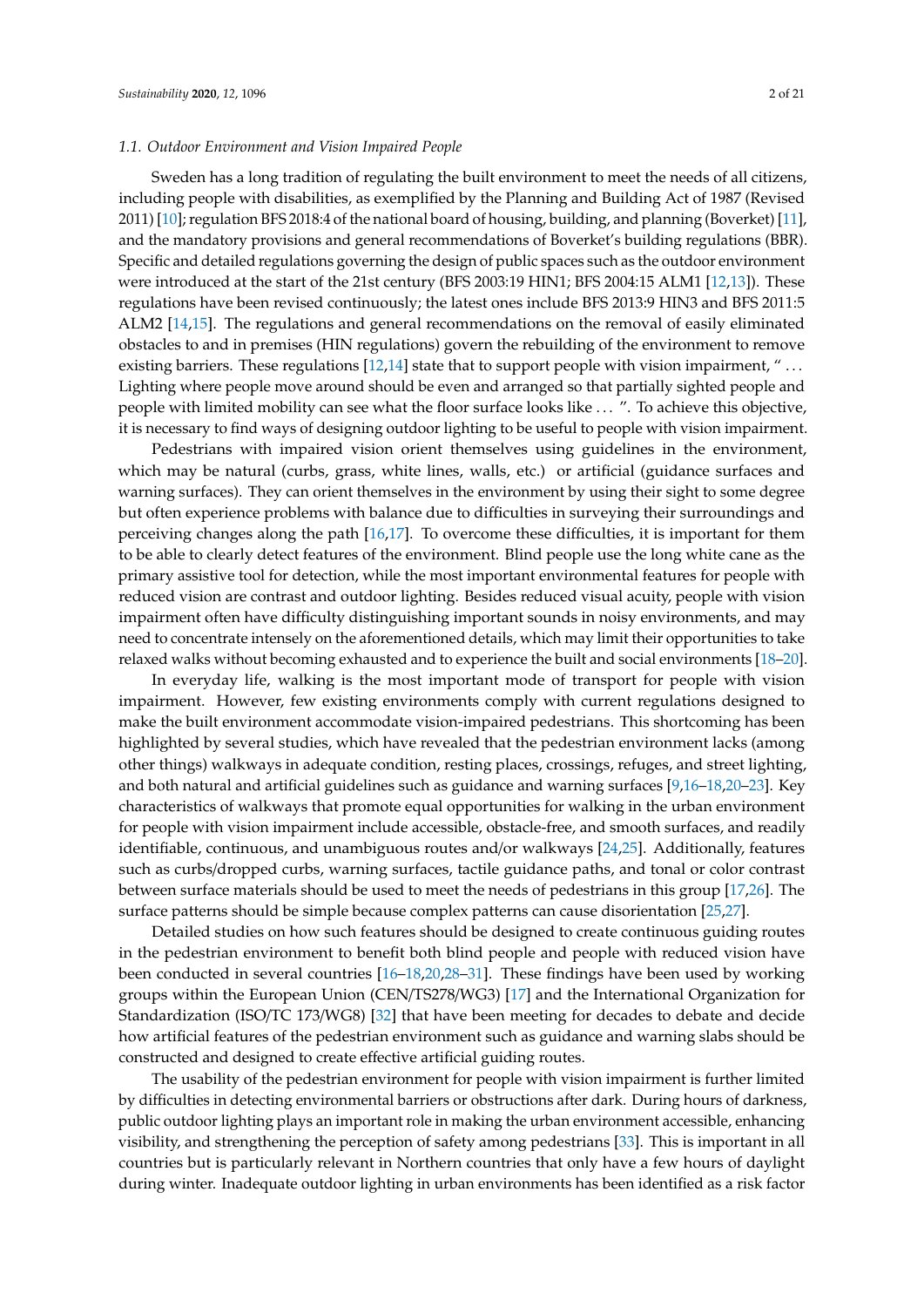for health and well-being [\[34\]](#page-18-12) because damaged areas of walkways such as cracks or uneven pavements are major obstacles in darkness [\[35\]](#page-18-13). The most common direct risk due to such obstacles is the risk of injuries caused by falling; indirect risks include an increased likelihood that people will avoid going outside and participating in activities that contribute to well-being.

#### *1.2. Outdoor Lighting and Urban Walking*

According to the Illuminating Engineering Society of North America (IESNA) lighting handbook [\[36\]](#page-18-14), outdoor lighting in pedestrian environments should provide good brightness and general comfort while also being perceived as pleasant by pedestrians and facilitating obstacle detection, visual orientation, and facial recognition. Lighting that achieves all these objectives would promote safety, security, and social ease when encountering others. Modern standards such as EN 13201 define minimum average illuminance levels for pedestrian walkways and bicycle tracks, which range from 2 to 15 lux depending on lighting class (The lighting classes are defined based on the characteristics of the expected users of different kinds of roads [\[37\]](#page-18-15)). Previous studies have also suggested that white light sources improve brightness perception [\[38](#page-18-16)[,39\]](#page-19-0), visibility of colored targets [\[40\]](#page-19-1), and perceived safety [\[39](#page-19-0)[,41\]](#page-19-2) to a greater degree than yellow light sources. However, a recent study on public outdoor lighting found that yellow light is preferred by pedestrians and produces lower levels of light pollution [\[41\]](#page-19-2).

In Northern European countries in particular, it has been found that whiter or cooler light from light emitting diode (LED) light sources reduces the perceived pleasantness of lighting and its comfort quality [\[42,](#page-19-3)[43\]](#page-19-4). Nevertheless, the adoption of modern smart designs and energy-efficient LED light sources could yield annual energy savings of about 41–76% [\[44\]](#page-19-5). While these energy savings have attracted considerable interest [\[43\]](#page-19-4), research on the impact of a transition to LED-based lighting applications has primarily focused on energy reduction and the environment rather than users' experiences of such lighting. Consequently, there is a clear need to better evaluate the impact of introducing such outdoor lighting on different user groups, and particularly vision-impaired people, who are most affected by the perceived quality of the lit environment [\[33\]](#page-18-11). Previous studies on users' experiences of outdoor lighting have primarily focused on the general population without considering the needs of people with vision impairment [\[39](#page-19-0)[,40](#page-19-1)[,45\]](#page-19-6). While previous studies on walking have considered vision-impaired and elderly pedestrians to some extent, most such studies have been conducted primarily under daylight conditions [\[3](#page-17-15)[,46\]](#page-19-7).

Consequently, there is a research gap relating to how the interaction between outdoor lighting and the urban environment supports a secure and safe walking experience, which is extremely important for vision-impaired pedestrians [\[47\]](#page-19-8). A key requirement for a secure and safe walking experience during hours of darkness is that pedestrians must be able to orientate themselves in the pedestrian environment and detect its features. An additional knowledge gap relates to the impact of LED lighting, which has only been tested on the general population [\[43\]](#page-19-4), mostly in laboratory environments [\[45](#page-19-6)[,48\]](#page-19-9). Additionally, only a few studies have taken users' perceptions and experiences of the new light sources into account [\[49\]](#page-19-10). Thus, to the best of the authors' knowledge, no studies on the impact of different outdoor lighting systems on people with vision impairment have been performed in real urban settings. To support a transition to energy-efficient light sources while still upholding the goals of equity, accessibility, and usability for pedestrians with different needs, there is a need for knowledge that will enable the design of energy-efficient lighting systems that strengthen the quality of the walking environment. This study provides such knowledge by clarifying the influence of public outdoor lighting on walking by vision-impaired pedestrians.

#### *1.3. Conceptual Framework*

Walking has been defined as a dynamic and highly transformative activity that is shaped by the individual through the interplay of external and internal factors [\[50\]](#page-19-11). This interplay in turn forms the walking experience [\[51\]](#page-19-12). The analysis presented here builds on the Human–Environment Interaction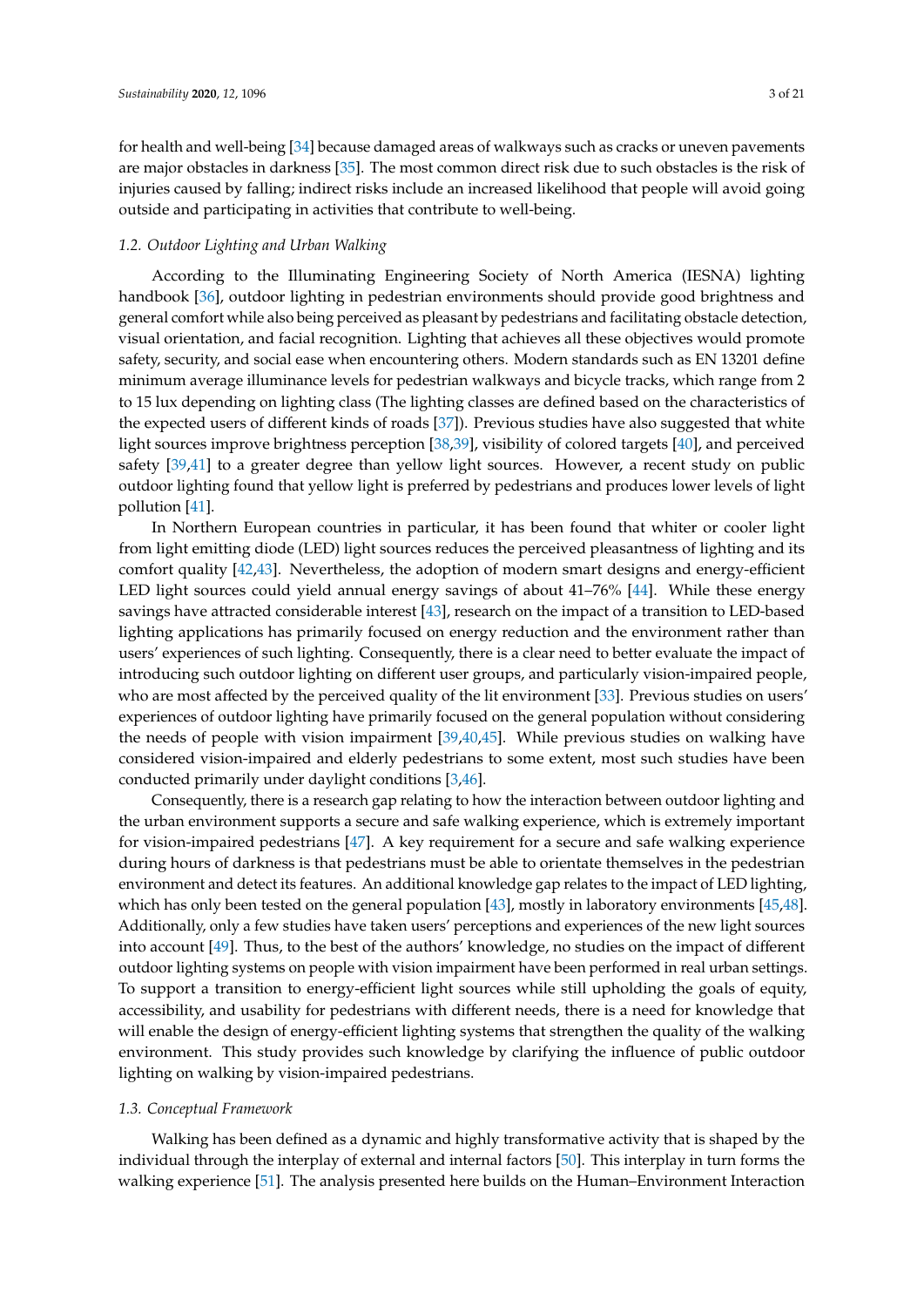(HEI) model [\[52\]](#page-19-13) and the operationalized version of this model for walking in urban neighborhoods by people with disabilities [\[53\]](#page-19-14).

The operationalized model treats the experienced usability of the urban environment for walking as an interplay between the activity to be performed (i.e., walking), the setting's physical and social characteristics (external factors), and the characteristics and needs of individuals with disabilities (internal factors). More specifically, the operationalized model posits that four dimensions are involved in the interaction. The activity dimension in this case is walking along an urban pedestrian path after dark. This activity is considered in relation to the physical environment dimension, which is conceptualized as consisting of molecular aspects (individual micro-level infrastructure elements such as surface materials and their quality, crossing design, light sources, landmarks, signs, etc.) and molar aspects that relate to the way in which individual molecular aspects coexist within the overall environmental setting.

The social environment dimension relates to the social situation, which is associated with the perceived safety of the environment. The individual resources dimension relates to the characteristics of the individual—in this case, pedestrians with vision impairment. These four dimensions, through a basic emotional process, constitute the foundation of individuals' response to their environment and its outcomes; the outcomes of interest in this work were those relating to the perceived usability of a pedestrian environment. The study presented here focuses on how the environmental characteristics of outdoor lighting applications influence the usability of the pedestrian environment (specifically, a walkway) for people with vision impairment. Usability is here operationalized as the ability to orientate oneself and detect features along the walkway after dark, and the perceived quality of the lit environment. The latter is considered to be defined by i) the perceived strength of the lighting, evaluated in terms of perceived brightness; and ii) the perceived comfort quality of the lighting, which relates to its pleasantness, softness, and hedonic tone, which was previously shown to be important to the walking experience after dark [\[42\]](#page-19-3).

#### *1.4. Aim*

The study's overarching aim was to determine whether (and to what extent) an intervention that focused on improving outdoor lighting could support urban walking for people with vision impairment. More specifically, the study aimed to investigate the usability of a walkway, operationalized as:

- The ability for vision-impaired pedestrians to orientate themselves and detect infrastructure elements in the walking environment;
- The perception of the lighting applications in terms of the perceived strength and comfort quality of the light.

#### **2. Materials and Methods**

#### *2.1. Study Context and Setting*

This study was conducted as a pilot study in an interdisciplinary cooperation between researchers specializing in environmental psychology and traffic planning. These disciplines both hold that the environmental setting and its features have important effects on individuals' experiences of an environment when engaging in activities such as urban walking. The study was implemented as a before–after study designed to evaluate the impact of an outdoor lighting intervention on urban walking among people with vision impairment.

The study was conducted in a neighborhood in a suburban residential area of a city with about 340,000 inhabitants in southern Sweden. The neighborhood is dominated by a number of 4–6 story free residential buildings that line the streets and were mostly built during the 1950s. It also has a few street-level commercial premises. The test site included typical features of the physical environment in such neighborhoods, including entrances to residential buildings and shops, intersections, pedestrian crossings, pavements, pedestrian paths, greenery, and landmarks. The type and locations of its outdoor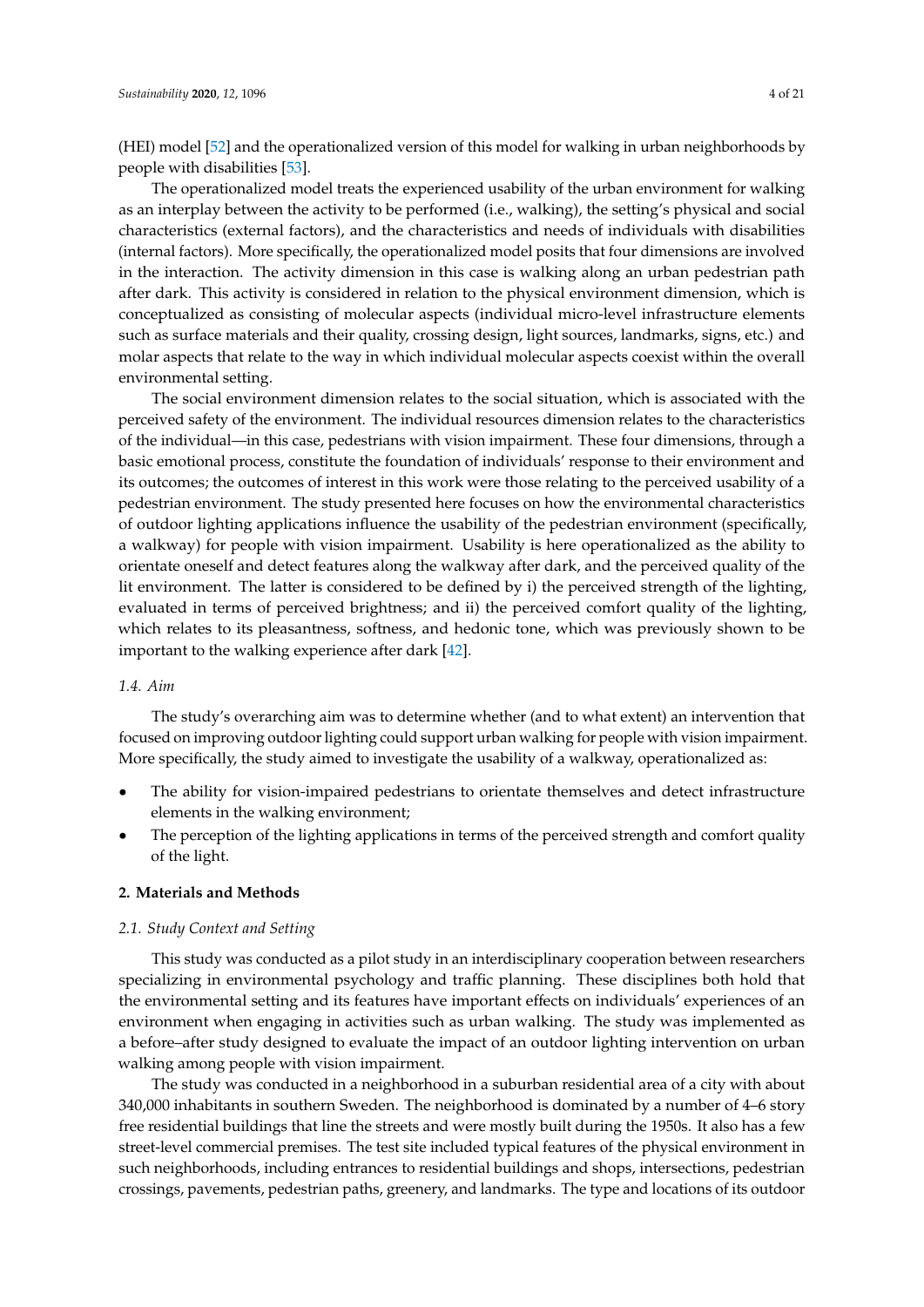lighting units were also typical of those found in such neighborhoods. According to the criteria of Persson [\[54\]](#page-19-15), the neighborhood's street network is semi-integrated. The test site was chosen based on expert evaluations and the fact that the municipal authority was willing to revise the area's outdoor lighting based on an assessment of the existing lighting.

#### *2.2. The Test Route*

The test route was about 500 meters long. It began on a pavement at the intersection of a four-lane street with a controlled pedestrian crossing and continued along a pedestrian path passing through an area with a lawn. It then extended over a pavement running alongside a parking area, a number of apartment buildings, a public primary school, and a grocery shop. It ended after a new intersection with an uncontrolled pedestrian crossing.

The pedestrian path featured both natural and artificial guidance surfaces, as well as warning surfaces indicating a cycle path and street crossings; the surface materials included asphalt, concrete slabs, gravel, cobblestones, and brick tiles. The route was divided into 5 sub-routes (A–E; see Figure [1\)](#page-4-0) with different physical characteristics (i.e., shape, pavement materials, surroundings) and lighting types; each route was between 50 and 150 meters long. Each sub-route was further divided into one or more parts depending on its existing lighting units and/or environmental characteristics.

<span id="page-4-0"></span>

**Figure 1.** Illustration of test route and sub-routes as well as stops for interviews (modified from the source [\[55\]](#page-19-16)).

#### *2.3. Outdoor Lighting Intervention*

The lighting intervention was implemented by the city's Traffic and Property Management Department [\[56\]](#page-19-17) and based on preliminary findings about the participants' responses to the existing lighting prior to the intervention (i.e., the positive responses to the warm white lighting with regard to lighting quality). The intervention in all instances adhered to the Swedish Transport Administration's street and road design guide (vägar och gators utformning, VGU a document developed in accordance with the Swedish laws and regulations to guide city planners in the planning of outdoor environments). The intervention was also based on past experiences with street lighting within the city (e.g., lighting units, lighting types, and users in similar areas), practical feasibility and the available budget.

One of the main purposes of the intervention was to provide evenly distributed illumination, which is considered crucial for the mobility of people with vision impairment [\[18](#page-18-1)[,20\]](#page-18-2). The intervention involved replacing the existing lighting along sub-routes C and D by removing old high-pressure sodium lamps (80 watt) and installing new LED lamps (83 watt). The old lamps had a Correlated Color Temperature (CCT) of about 1900 Kelvin (K) and a Color Rendering Index (CRI) of Ra8.4, while the LED replacements have a CCT of 3000 K and a CRI of about Ra84. The LED lamps were placed on the existing poles and the luminaire overhang was increased to 2.50 m. In sub-route A, three additional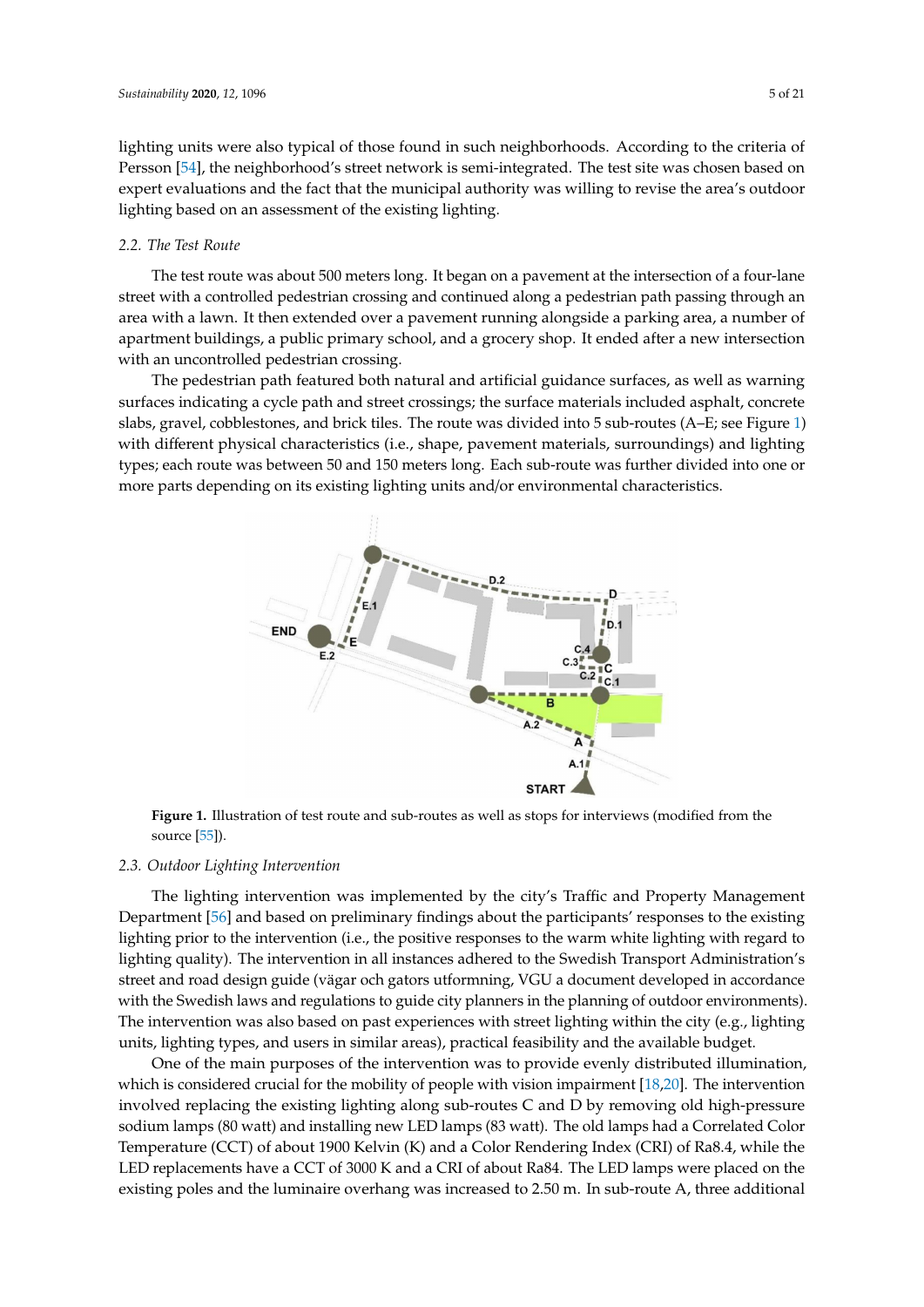LED lamps were hung along a gravel section (A.2). The original LED lights (LED lamps, 75 watt with a CCT of 3000 Kelvin and CRI of Ra75) along sub-route B were kept but were raised to a height of around 5 meters to reduce glare. For sub-route E, we decided to keep the existing lighting units (HPS lamps, 80 watt, with a CCT of 1900 K and a CRI of Ra8.4) as a reference.

Figure [2](#page-5-0) shows the outdoor lighting for sub-routes A–E before and after the intervention. Measurements of horizontal illuminance along each sub-route were conducted by the researchers (P.M.; T.L.). Before the intervention, the average horizontal illuminance (*E*h) value on the ground was highest along sub-route B (26.9 lux); the average *E*h values for the other sub-routes ranged from 0 to 22.05 lux. The intervention increased the average *E*h values of sub-routes A–D to between 6.41 and 35.42 lux; again, sub-route B had the highest illuminance. The average *E*h values for sub-route E before and after the intervention were rather similar. The properties of the lighting units before and after the intervention are summarized in Table [1.](#page-6-0)

<span id="page-5-0"></span>

**Figure 2.** Photos illustrating the outdoor lighting for sub-routes A–E before and after the intervention. Photos: M.A.; P.M. (**a**) Sub-route A before the intervention; (**b**) sub-route A after the intervention; (**c**) sub-route B before the intervention; (**d**) sub-route B after the intervention; (**e**) sub-route C before the intervention; (**f**) sub-route C after the intervention; (**g**) sub-route D before the intervention; (**h**) sub-route D after the intervention; (**i**) sub-route E before the intervention; (**j**) sub-route E after the intervention.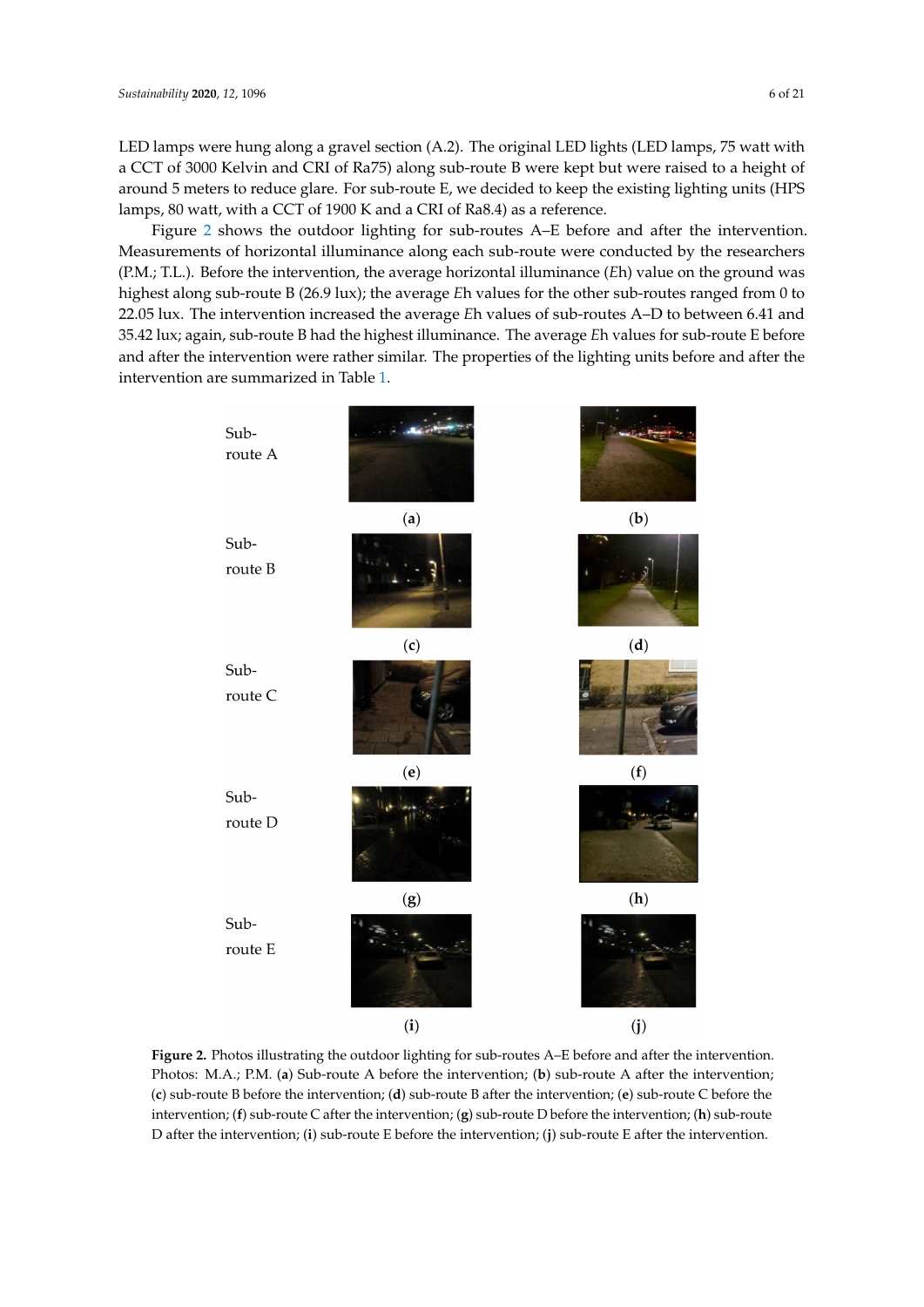| Sub-Route                     |                                                   | <b>Before Intervention</b>                         |                            |                                                                                 |                    |                          |                                                 | <b>After Intervention</b>                       |                            |                               |                                                                |                       |
|-------------------------------|---------------------------------------------------|----------------------------------------------------|----------------------------|---------------------------------------------------------------------------------|--------------------|--------------------------|-------------------------------------------------|-------------------------------------------------|----------------------------|-------------------------------|----------------------------------------------------------------|-----------------------|
|                               | $Eh_{\text{avg}}$ at<br>Ground<br>Level           | $Eh_{\text{min}}$ at<br>Ground<br>Level            | Main Light<br>Source       | Placement                                                                       | Mounting<br>Height | Luminaire<br>Overhang    | $Eh_{\text{avg}}$ , at<br>Ground<br>Level       | $Eh_{\text{min}}$ at<br>Ground<br>Level         | Main Light<br>Source       | Placement                     | Mounting<br>Height                                             | Luminaire<br>Overhang |
| А<br>A.1<br>A.2               | 6.30 lux<br>$4.08$ lux                            | $1.20$ $\text{lux}$<br>$1.60$ lux                  | HPS lamps                  | The lamps hung over<br>the main street                                          | $8.00 \text{ m}$   | $\overline{\phantom{a}}$ | 19.39 lux<br>23.10 lux                          | $0.00$ lux<br>16.00 lux                         | 3 LED lamps<br>(A.2)       | Hang over<br>walkway<br>(A.2) | 8.00 <sub>m</sub>                                              |                       |
| B <sup>1</sup>                | 26.59 lux                                         | 4.50 lux                                           | 4 LED lamps                | The lamp's poles<br>were along the right<br>side of the path                    | 4.50 m             | 0.00 <sub>m</sub>        | 35.42 lux                                       | 10.00 lux                                       | 4 LED lamps                | As before                     | 5.00 <sub>m</sub>                                              | 0.00 <sub>m</sub>     |
| Ć<br>C.1<br>C.2<br>C.3<br>C.4 | 22.05 lux<br>$1.73$ lux<br>8.73 lux<br>$0.00$ lux | $0.00$ lux<br>$1.60$ lux<br>8.50 lux<br>$0.00$ lux | 1 HPS lamps                | The lamp's pole was<br>on the sidewalk (C.3)                                    | 8.00 <sub>m</sub>  | 0.00 <sub>m</sub>        | 27.73 lux<br>20.67 lux<br>23.33 lux<br>9.97 lux | 14.00 lux<br>19.00 lux<br>20.00 lux<br>9.40 lux | 1 LED lamp                 | As before                     | 8.00 <sub>m</sub>                                              | 2.50 m                |
| D<br>D.1<br>D.2               | $0.74$ lux<br>$2.29$ lux                          | $0.00$ lux<br>$0.00$ lux                           | 2 HPS lamps<br>7 HPS lamps | The lamp's poles<br>were along the<br>sidewalk on the other<br>side of the road | $8.00 \text{ m}$   | 0.00 <sub>m</sub>        | 6.41 lux<br>16.94 lux                           | $0.00$ lux<br>3.00 lux                          | 2 LED lamps<br>7 LED lamps | As before                     | 8.00 <sub>m</sub>                                              | 2.50 <sub>m</sub>     |
| E<br>E.1<br>E.2               | 5.07 lux<br>9.46 lux                              | $0.00$ lux<br>3.80 lux                             | 3 HPS lamp<br>1 HPS lamp   | The lamp's pole was<br>on the sidewalk                                          | $8.00 \text{ m}$   | 0.00 <sub>m</sub>        | 4.63 lux<br>6.48 lux                            | $0.00$ lux<br>5.00 lux                          |                            |                               | The lights present before the intervention were left in place. |                       |

**Table 1.** Lighting units along the test-route before and after the intervention.

<span id="page-6-0"></span><sup>1</sup> The light sources were not changed during the intervention but were raised to a height of around 5 m.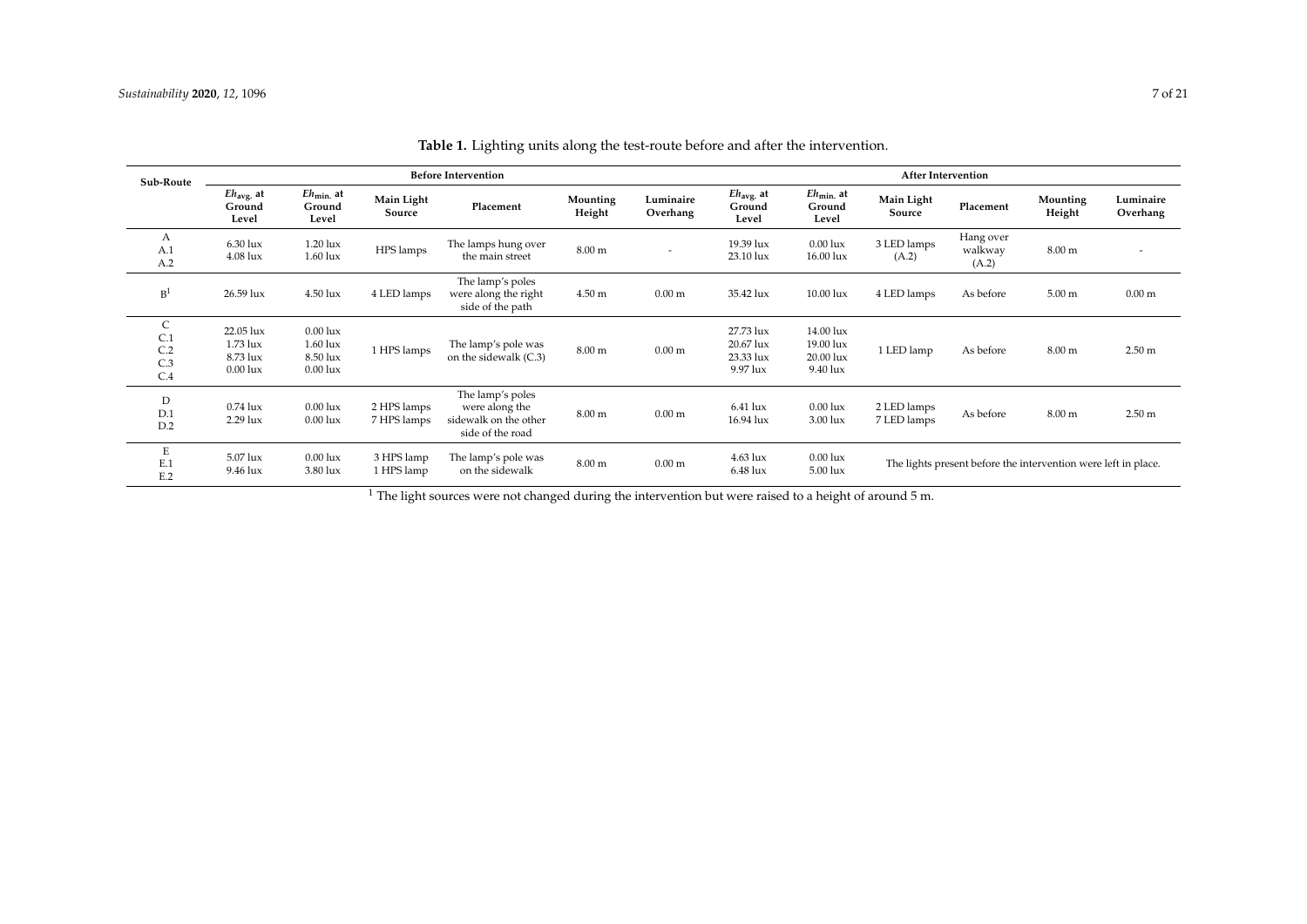#### *2.4. Participants*

Participants were recruited by the traffic planning researchers (M.A.; A.S.) as a snowball sample, in cooperation with organizations for people with impaired vision in the Scania region of Sweden. The intention with the sample was to give a broad picture of vision-impaired pedestrians and their possibilities to move around by themselves in the environment without any technical aids. Detailed information about the study was sent to individuals who expressed interest in participating; they were also informed that participation was voluntary and that they could withdraw at any time without giving any reason and/or suffering any consequence. Participants were given more detailed information by phone before giving their final agreement to participate by signing an informed consent form.

The sample consisted of 17 individuals (12 males and 5 females, with a mean age of 57 years) with different types and causes of vision impairment, who agreed to participate in the study before the lighting intervention in 2016. After the intervention, three participants dropped out of the study due to personal or external factors. The final sample thus comprised 14 individuals (11 male and 3 female) with ages ranging from 17 to 72 years (mean: 52 years). Six of the participants reported having vision impairment since birth, 2 since childhood, and 6 said they had had their impairment for between 6 and 17 years. The causes of the impairment varied, but all participants stated that the degree of their impairment caused difficulties when walking outdoors in darkness. No participants used a long white cane; one participant reported hearing impairment; all participants walked outdoors in daylight but not very much in darkness. In particular, they avoided walking alone or in unfamiliar areas.

#### *2.5. Data Collection*

A mixed methods approach [\[57\]](#page-19-18) was used for data collection: observations were made using a structured study-specific form, and structured interviews were conducted with the participants. The focus was on infrastructure elements and the physical environment dimension of the operationalized HEI model.

#### 2.5.1. Observation

To characterize molecular aspects of the environment, traffic planning researchers have developed techniques for capturing the usability of a walking environment [\[26,](#page-18-6)[58\]](#page-19-19) based on a detailed and meticulous place-specific protocol for evaluating possible human–environment interactions occurring in place. The observation protocol was developed by experts in the field of accessibility/usability in infrastructure settings and captures all features of the walking environment. It is used to evaluate the presence and quality of certain infrastructure elements and to observe how people with different physical abilities cope with these elements in the environment, i.e., to assess the environment's usability [\[58\]](#page-19-19).

For the purposes of this study, the protocol relating to the molecular aspects of the physical environment dimension was adapted to specifically capture the orientation and detection of infrastructure elements with important effects on the test route's usability for people with vision impairment. The observation protocol was place-specific and was developed by performing the following steps:

- Experts in accessibility/usability issues conducted an inspection walk along the test route to detect and record all infrastructure elements that might affect the safety and security of walking for the group of pedestrians in focus, i.e., people with vision impairment [\[11](#page-17-9)[,15,](#page-17-13)[59\]](#page-19-20).
- Based on these records, a form-based protocol was developed in which each important element in the environment was treated as a specific item that was assessed in terms of orientation or detection: for each item, the observer enters a "Yes" on the form if the participant either orally expresses noticing it or is clearly seen to register it. Otherwise, the observer enters a "No" for the item.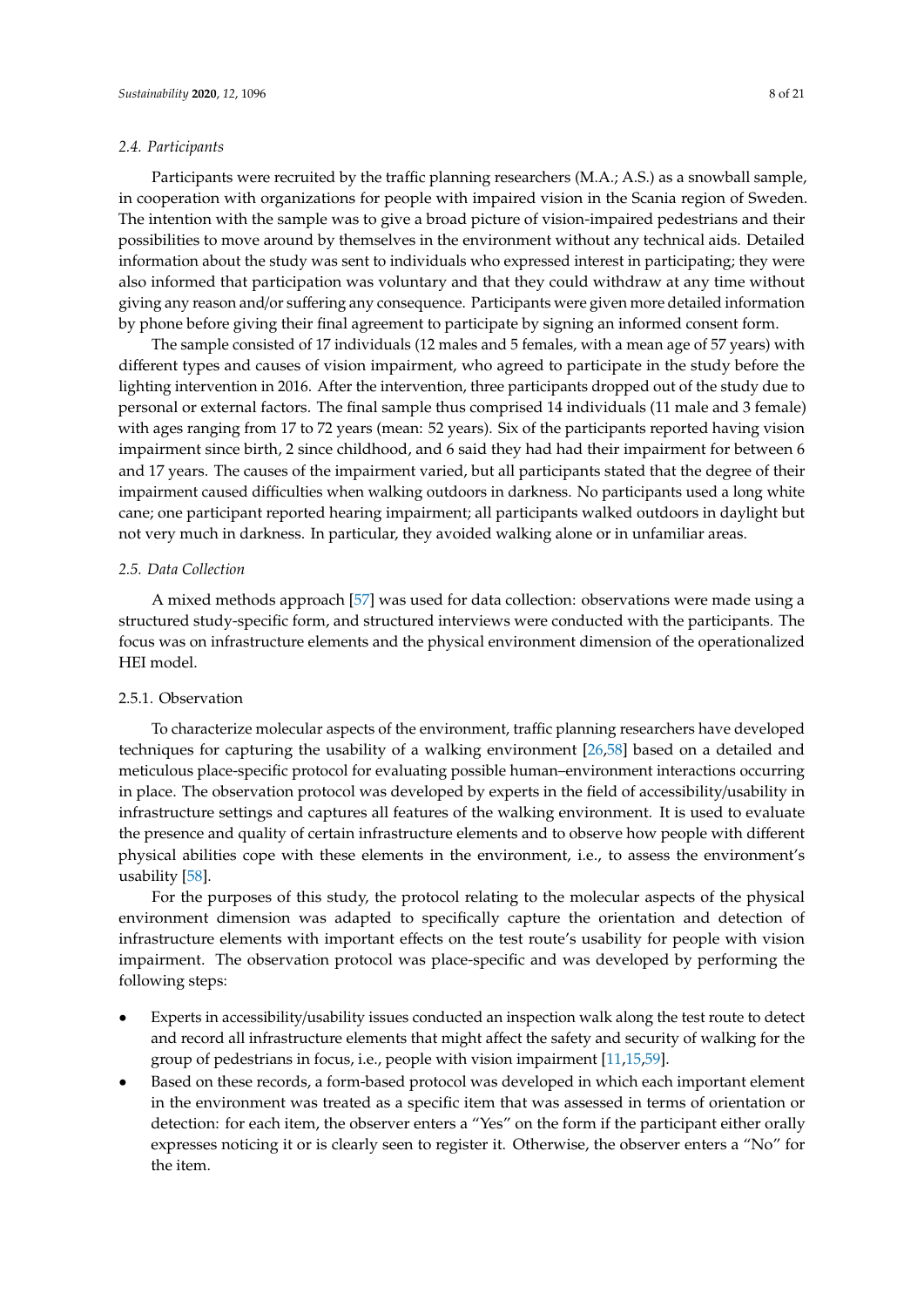• The protocol was validated by two external accessibility experts and then evaluated in a pilot test involving two persons with vision impairment, who walked along the test route and gave important comments that prompted some changes to the protocol.

The observation process of the final protocol featured 226 items in total along the five sub-routes, 91 of which were assessed with respect to orientation and 135 of which were assessed with respect to detection (Table [2\)](#page-8-0).

<span id="page-8-0"></span>

| Route       | Description of the Environment                                                                                                                                                                                                                                                                                                                                                                                                                                               | No. of Items | <b>Items Assessed for</b><br>Orientation | <b>Items Assess for</b><br>Detection |
|-------------|------------------------------------------------------------------------------------------------------------------------------------------------------------------------------------------------------------------------------------------------------------------------------------------------------------------------------------------------------------------------------------------------------------------------------------------------------------------------------|--------------|------------------------------------------|--------------------------------------|
| Sub-route A | Pavement with asphalt surface separated<br>from the bicycle path by a white line;<br>bench to the left; artificial guidance and<br>warning surfaces on both sides of an<br>intersecting bicycle path; controlled<br>crossing with an island (A.1); pedestrian<br>path with gravel surrounded by grass on<br>both sides (A.2)                                                                                                                                                 | 52           | 12                                       | 40                                   |
| Sub-route B | Pedestrian path with asphalt surrounded<br>by grass on both sides                                                                                                                                                                                                                                                                                                                                                                                                            | 13           | 5                                        | 8                                    |
| Sub-route C | Pedestrian path with an asphalt surface<br>with grass on the left side, separated from<br>a bicycle path by a white line $(C.1)$ ; left<br>turn, walkway with concrete slabs,<br>bicycle parking to the left (C.2); right turn,<br>pavement with cobblestones followed by<br>asphalt (C.3); right turn, pavement with<br>concrete slabs followed by brick tiles (C.4)                                                                                                        | 29           | 17                                       | 12                                   |
| Sub-route D | Pavement with brick tiles; street to the<br>right with parked cars along the whole<br>street; entrances, bicycle parking, and<br>plantings with edge supports along the<br>pavement (D.1); left turn, pavement with<br>brick tiles; street to the right with parked<br>cars; entrances, bicycle parking and<br>plantings with edge supports; driveways<br>to garages under the buildings along the<br>pavement; grocery shop to the left at the<br>end of the pavement (D.2) | 107          | 45                                       | 62                                   |
| Sub-route E | Pavement with brick tiles; street to the<br>right; plants and grass beside the<br>pavement; driveway to loading area<br>under the building $(E.1)$ ; right turn;<br>uncontrolled crossing; pavement with<br>concrete slabs at the other side of the<br>street $(E.2)$                                                                                                                                                                                                        | 25           | 12                                       | 13                                   |
| Total       |                                                                                                                                                                                                                                                                                                                                                                                                                                                                              | 226          | 91                                       | 135                                  |

**Table 2.** Description of sub-routes and number of observation items.

#### 2.5.2. Structured Interview

Interviews were conducted using the Perceived Lighting Quality (POLQ) instrument [\[42\]](#page-19-3) to assess the participants' perceptions of the outdoor lighting. This instrument is an observer-based environmental assessment tool designed for the assessment of outdoor lighting, and is based on the work of Küller and Wetterberg [\[60](#page-19-21)[,61\]](#page-19-22). It uses semantic differentials with a five-point scale (ranging from 1 to 5) to capture individuals' perceptions of outdoor lighting in the terms of the Perceived Strength Quality (PSQ) and Perceived Comfort Quality (PCQ). PSQ is evaluated using the bipolar adjective pairs: Subdued–Brilliant, Weak–Strong, Dark–Light, Unfocused–Focused, and Drab–Clear, while PCQ is evaluated using the adjective pairs: Hard–Soft, Warm–Cool, Unnatural–Natural, Glaring–Shaded, and Sharp–Mild. Additionally, the adjective pairs: Unevenly distributed–Evenly distributed and Flicker–No flicker were used separately to capture perceptions of lighting. The participants were also asked "How well could you see under the lighting along this route?", which was answered on a five point scale ranging from "Bad" to "Good". To evaluate participants' experiences of walking along the route, the participants were also asked "Where did you look when you walked along this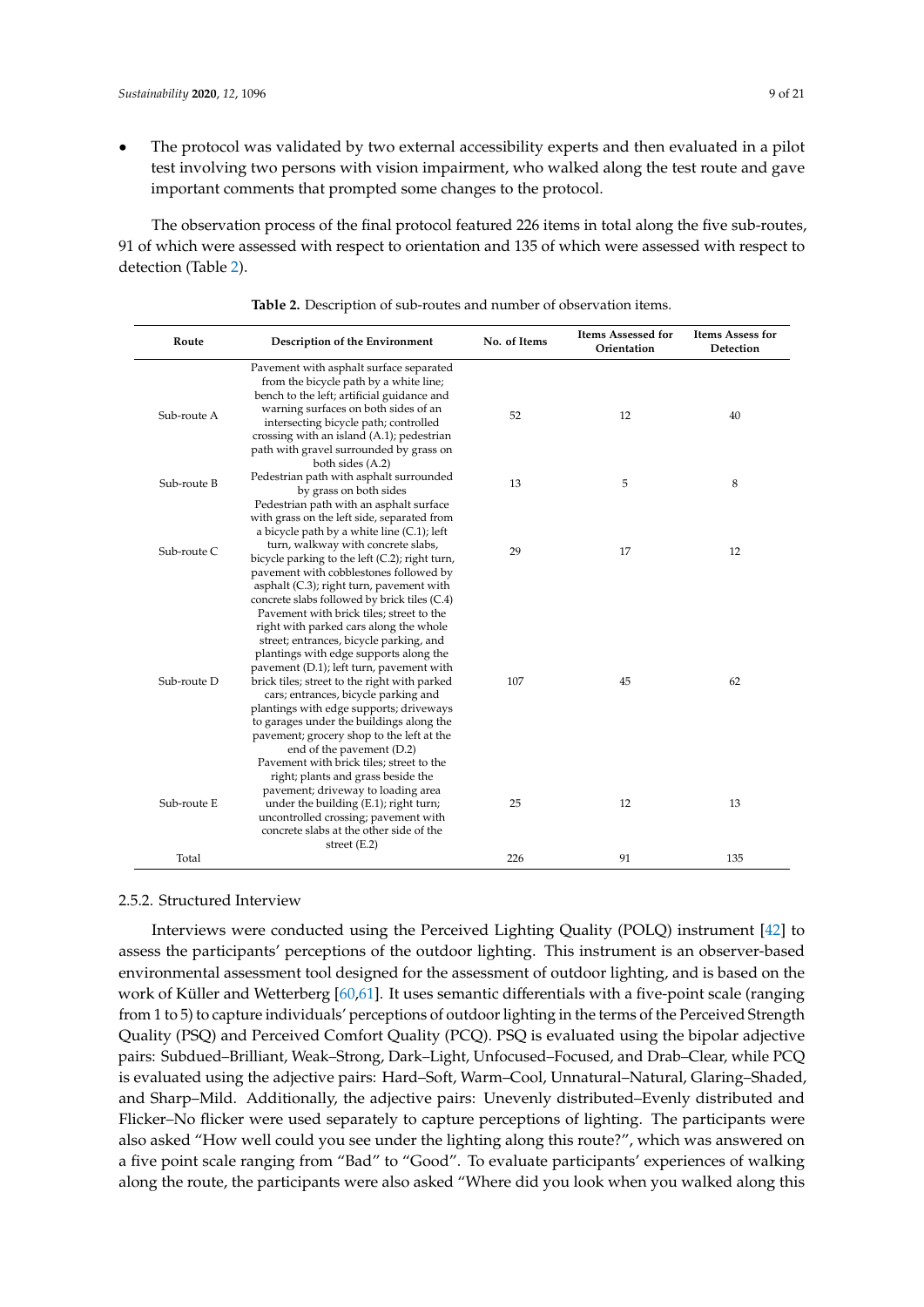route"? Three responses were possible for this question: "Down, close to my feet", "Down and ahead", and "Far ahead". The interview questions were developed based on past research experience [\[18,](#page-18-1)[42\]](#page-19-3).

## *2.6. Procedure*

Data were collected on two occasions, first before the intervention in the autumn/winter of 2016/2017 and then after the intervention in the autumn/winter of 2017/2018. In both cases, data were collected in the evening between 18:30 and 20:00 by an observer (P.M.) and an assistant. On each data collection evening, one participant visited the area. The weather was generally calm but on some occasions it was slightly windy or there was light precipitation. The temperature was between −4 and 14  $°C$ . None of the participants had walked the route before, and only a few of them were familiar with the area.

On arriving, the participant was first informed about the schedule for the test evening. The participant then took an introductory walk with the observer and the assistant. During this walk, the observer pointed out the different environmental features along the route that were included in the observational study, along with the different surroundings of the route. This was done because the environment was unfamiliar to the participant and because people with vision impairment rarely walk alone in unfamiliar areas before having them described. The participant was also able to ask questions before starting the test walk.

During the test walk, the observer registered in the protocol whether or not the items were identified by the participants. This was done in two ways: (i) what the observer actually observed to capture how the participant walked and oriented him or herself, and if or how s/he detected the infrastructure elements classified as observation items in the protocol; and (ii) what the participants orally informed on what element they noticed and commented on while walking. The observer followed the participant, watching and listening to the participant, and filled the protocol. The assistant walked beside the participant for safety reasons. The participant was asked to stop at the end of each sub-route for an interview about his/her perception of the lighting quality.

#### *2.7. Data Treatment and Analysis*

Before the analysis, each observation item was categorized as either an orientation item or a detection item (see Table [3\)](#page-10-0) by two of the authors (M.A.; A.S.) who have expertise in accessibility and usability. Additionally, the items were assigned values of  $0, +1$ , or  $+2$  based on their perceived importance for safe and secure walking for people with vision impairment. All orientation items were assigned values of +1. Conversely, detection items were assigned different values reflecting their perceived importance for safe and secure walking. Items whose detection was considered "very important" were assigned a value of +2; such items included "Detect warning surface", "Detect white line indicating boundary of bicycle path", "Notice end of walkway", "Notice driveway to garage to the left". Items considered "important" were assigned values of +1; such items included "Notice end of white line", "Detect building entrances", and "Detect bicycle parking". Items considered merely "beneficial" for safe and secure walking were assigned values of 0; these items included "Notice car park ticket machine to the right" and "Notice concrete pavement". (For the complete coding list, see Appendix [A\)](#page-16-0).

Of all 226 items, a total of 21 items were discarded because (i) the items were rather inconsequential considering the overall data analysis, or (ii) environmental elements corresponding to the items were changed or removed after the intervention (see Appendix [A\)](#page-16-0). The observation data were then summarized stepwise (by M.A.; A.S.) by multiplying the number of participants by the numbers of observation items associated with different groups of sub-routes (Table [3\)](#page-10-0). Summarizations were performed in this way for each sub-route individually and for sub-routes A to D together (i.e., the entire route over which the lighting intervention was implemented), first by summarizing all items together (i.e., both orientation and detection items), then by summarizing the orientation and detection items separately, and finally by summarizing the detection items assigned values of +2, +1, and 0 separately.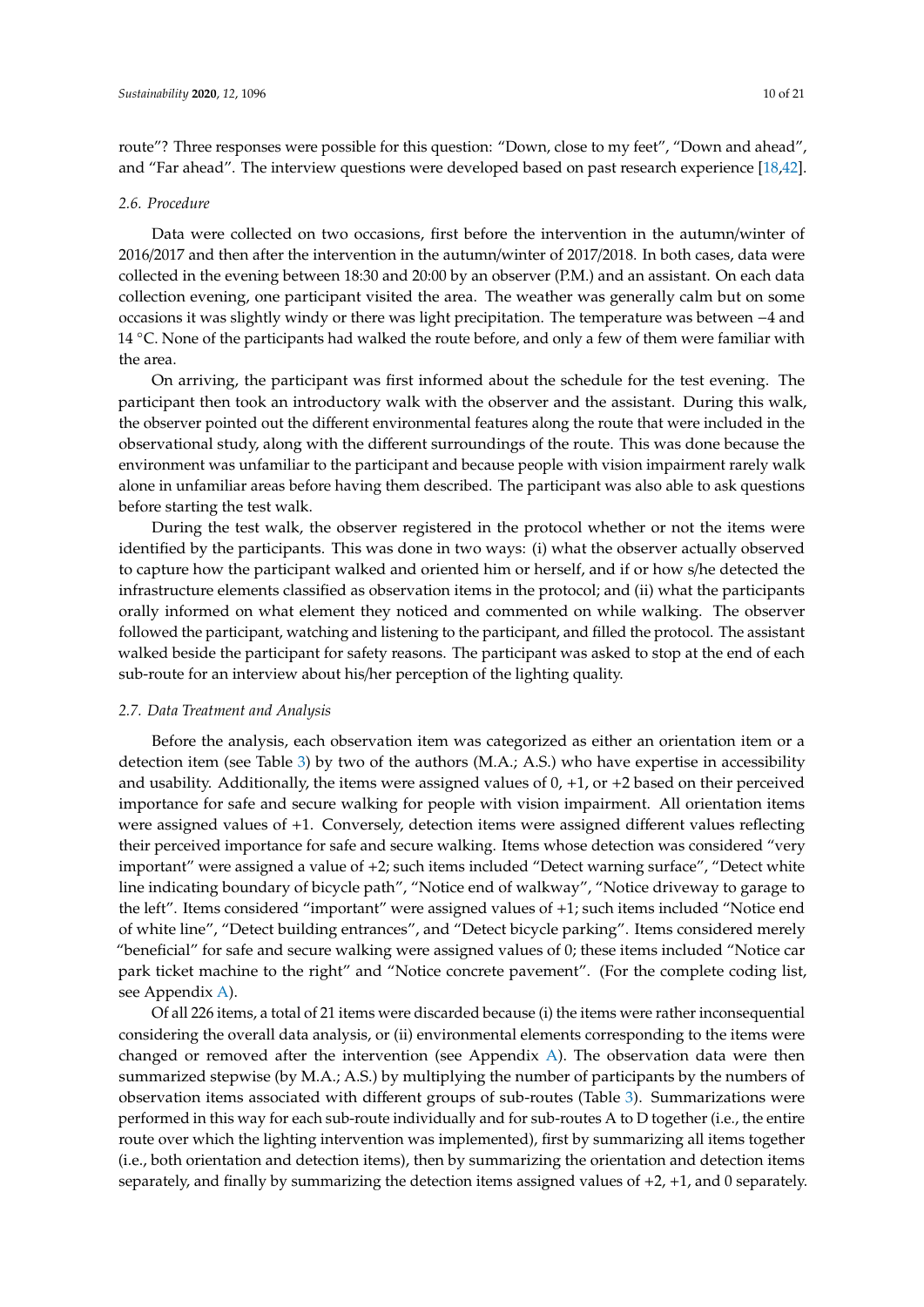The statistical significance of differences in the summed scores before and after the intervention was evaluated using McNemar's Chi-squared test.

| Route  | Orientation +<br><b>Detection Items</b> | Orientation<br>Items   | <b>All Detection</b><br><b>Items</b> | +2 Detection<br>Items | +1 Detection<br>Items | 0 Detection<br>Items |
|--------|-----------------------------------------|------------------------|--------------------------------------|-----------------------|-----------------------|----------------------|
| А      | $35 \times 14 = 490$                    | $4 \times 14 = 56$     | $31 \times 14 = 434$                 | $17 \times 14 = 238$  | $5 \times 14 = 70$    | $9 \times 14 = 126$  |
| B      | $10 \times 14 = 140$                    | $2 \times 14 = 28$     | $8 \times 14 = 112$                  | $2 \times 14 = 28$    | $1 \times 14 = 14$    | $5 \times 14 = 70$   |
| C      | $29 \times 14 = 406$                    | $17 \times 14 = 238$   | $12 \times 14 = 168$                 | $3 \times 14 = 42$    | $6 \times 14 = 84$    | $3 \times 14 = 42$   |
| D      | $107 \times 14 = 1.498$                 | $45 \times 14 = 630$   | $62 \times 14 = 868$                 | $15 \times 14 = 210$  | $30 \times 14 = 420$  | $17 \times 14 = 238$ |
| E      | $24 \times 14 = 336$                    | $12 \times 14 = 168$   | $12 \times 14 = 168$                 | $10 \times 14 = 140$  | $1 \times 14 = 14$    | $1 \times 14 = 14$   |
| A to D | $181 \times 14 = 2.534$                 | $68 \times 14 = 952$   | $113 \times 14 = 1.582$              | $37 \times 14 = 518$  | $42 \times 14 = 588$  | $34 \times 14 = 476$ |
| Total  | $205 \times 14 = 2.870$                 | $80 \times 14 = 1.120$ | $125 \times 14 = 1.750$              | $47 \times 14 = 658$  | $43 \times 14 = 602$  | $35 \times 14 = 490$ |

<span id="page-10-0"></span>**Table 3.** Summarized scores for all observation items and for orientation and detection items separately,  $N = 14.$ 

The interview data on perceived lighting quality were analyzed using Wilcoxon signed rank tests to test for differences before and after the lighting intervention. The data were first analyzed at an aggregated level, i.e., in terms of (i) Perceived Strength Quality (PSQ) and (ii) Perceived Comfort Quality (PCQ). The data were also analyzed based on the bipolar adjectives corresponding to PSQ and PCQ separately. Pearson's Chi squared test was used to analyze the data on where the participants looked during the walk and to determine whether it differed before and after the lighting intervention. As for the observation data, analyses of the interview data were performed for each sub-route individually and for sub-routes A–D as a combined route.

All statistical analyses were performed using IBM SPSS Statistics 24 software. In addition, test values for McNemar's Chi squared test were calculated using a formula [\[62\]](#page-19-23). Calculations were also made for effect sizes of Wilcoxon signed rank tests [\[63\]](#page-19-24). These calculations were performed separately because they were not included in the SPSS outputs.

#### *2.8. Ethical Considerations*

Before the study was conducted, ethical approval was sought from and granted by the Regional Committee for Research Ethics in Lund.

## **3. Results**

#### *3.1. The Impact of the Lighting Intervention for Sub-routes A,B,C,D*

#### 3.1.1. Observation Data

The lighting intervention increased the overall usability of the environment along sub-routes A to D: analyses using McNemar's Chi squared test (Table [4\)](#page-11-0) showed that the intervention significantly increased the participants' ability to orientate themselves and detect different infrastructure elements along the entire route.

The lighting intervention caused no statistically significant change in the participants' ability to orientate themselves. However, it did significantly increase their ability to detect infrastructure elements. There was no significant change in the detection of elements categorized as "very important" (i.e., those assigned a value of +2) or "beneficial" (value 0) for safe and secure walking, while there was a significant increase in detection of elements categorized as important (value +1) after the intervention.

Analyses of the individual sub-routes revealed that the intervention increased the participants' ability to orientate themselves in the middle of the walkway and make a left turn when walking along the gravel path after crossing the street on sub-route A (A.2):  $X^2(1) = 5.14$ ,  $p < 0.05$  (2-sided). The odds ratio in this case was infinite, and 'Yes' scores before and after the intervention were 18 (64.3%) and 25 (89.3%), respectively. A similar result was obtained for sub-route D: the intervention significantly increased the participants' ability to orientate themselves in the middle of the walkway:  $(X^2(1) = 9.19, p < 0.005$  (2-sided), odds ratio = 3.74, score = 105 (53.6%) before the intervention and 131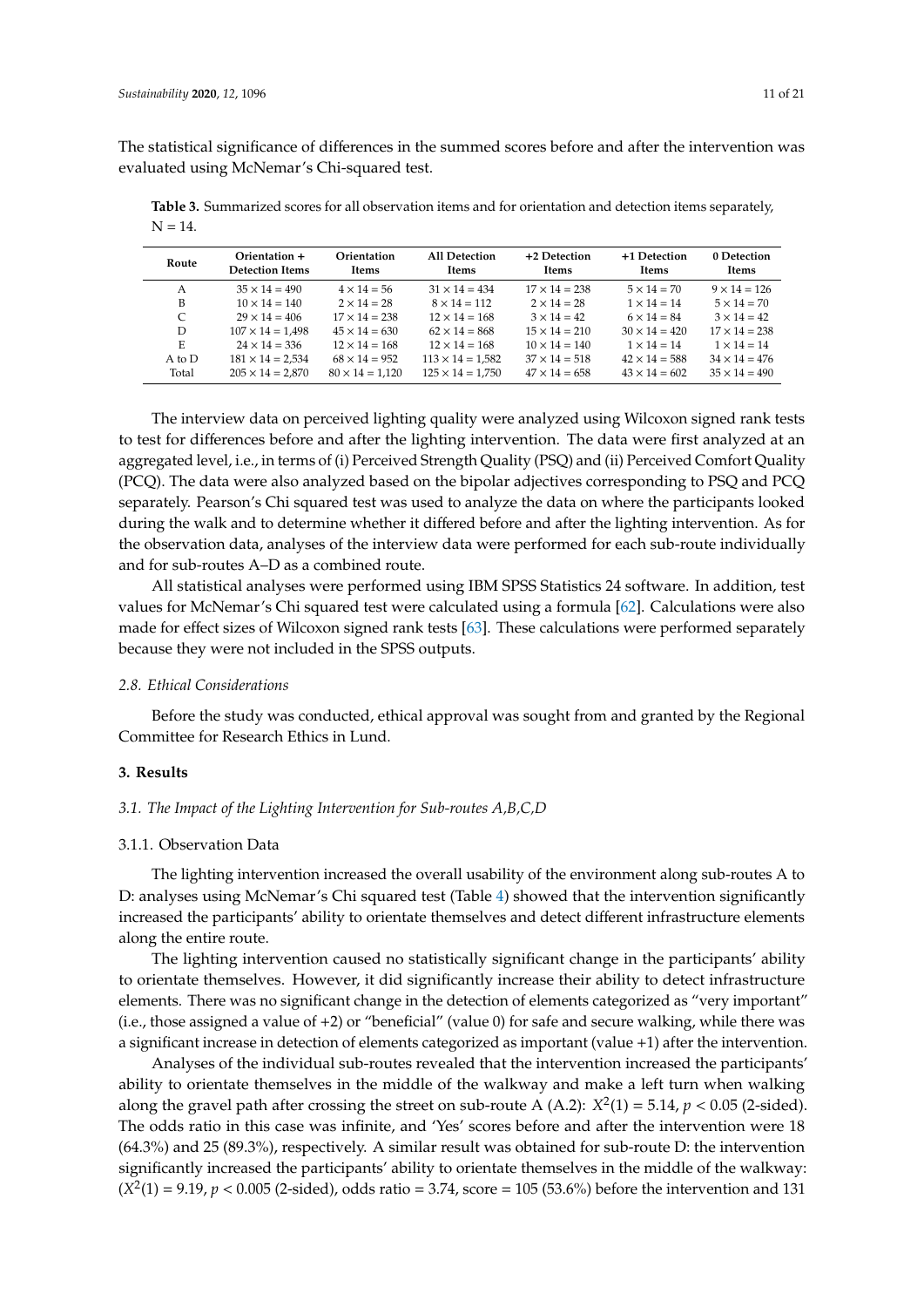(66.8%) after. This was achieved at the expense of orientation along grassy edges, curbs, hedges, and railings, for which  $X^2(1) = 7.68$ ,  $p < 0.01$  (2-sided), odds ratio = 3.40, and the score was 100 (47.6%) before the intervention and only 75 (35.7%) afterwards. Likewise, the intervention increased the participants' detection of infrastructure elements along sub-route D:  $X^2(1) = 34.59$ ,  $p < 0.001$  (2-sided), odds ratio = 5.28, and the score increased from 428 (49.3%) to 526 (60.6%). The change was particularly pronounced for the elements regarded as "important" (value +1):  $X^2(1) = 28.94$ ,  $p < 0.001$  (2-sided), odds ratio =  $4.33$ , score 197 (46.9%) before the intervention and 263 (62.6%) afterwards.

| <b>Observed</b>              |                        | <b>Summed Scores (%)</b> | <b>Test Value</b>     | Df | Estimated         |  |
|------------------------------|------------------------|--------------------------|-----------------------|----|-------------------|--|
| Category                     | After<br><b>Before</b> |                          | $(X^2)$               |    | <b>Odds Ratio</b> |  |
| Orientation<br>and detection | 1,229 (48.5%)          | 1,349 (53.2%)            | $18.63***$            |    | 5.58              |  |
| Orientation                  | $407(42.8\%)$          | 417 (43.8%)              | $0.34 \text{ n.s.}^1$ | 1  | 8.53              |  |
| All detection                | 822(52%)               | 932 (58.9%)              | $21.60$ ***           |    | 4.25              |  |
| Detection (+2)               | 251 (48.5%)            | 274 (52.9%)              | $2.70$ n.s.           |    | 3.65              |  |
| Detection $(+1)$             | 300 $(51\%)$           | $368(62.6\%)$            | $22.67***$            |    | 4.21              |  |
| Detection (0)                | 271 (56.9%)            | 290 (60.9%)              | $2.23$ n.s.           |    | 4.95              |  |

<span id="page-11-0"></span>**Table 4.** Summed 'Yes' scores and percentages for observation protocol items for sub-routes A–D and statistical differences between scores recorded before and after the intervention.

\*\*\*  $p < 0.001$  (2-tailed); <sup>1</sup> not statistically significant.

Along sub-route A, the intervention strongly increased the participants' ability to detect the white lines at the island when crossing the street, raising the score for this element from 1 (3.6%) to 10 (35.7%):  $X^2(1) = 5.82$ ,  $p < 0.05$  (2-sided), odds ratio = 0. Additionally, the intervention increased the ability to detect the lighting poles along sub-route B, raising the score for this element from 37 (66.1%) to 47 (83.9%):  $X^2(1) = 4.05$ ,  $p < 0.05$  (2-sided), odds ratio = 1.71. Other items exhibiting significant score increases after the intervention were the ability to notice entrances to apartment buildings and to detect bicycle parking areas along sub-route D. The score for the former item went from 73 (47.4%) to 106 (68.8%):  $X^2(1) = 16.79$ ,  $p < 0.001$  (2-sided), odds ratio = 3.05, while the score for the latter item went from 72 (46.8%) to 99 (64.3%):  $X^2(1) = 14.38$ ,  $p < 0.001$  (2-sided), odds ratio = 7.54.

#### 3.1.2. Interview Data

Table [5](#page-12-0) shows the POLQ results and the outcomes of Wilcoxon signed rank tests for sub-routes A–D. The Perceived Strength Quality (PSQ) of the lighting and the scores for each of the five PSQ items (i.e., Brilliant, Light, Strong, Focused, Clear) were found to increase after the intervention. However, the intervention had no significant effect on the Perceived Comfort Quality (PCQ). The intervention also increased the score for the "evenly distributed" item and improved the participants' experience in terms of how well they could see along the route.

The intervention significantly increased the PSQ along sub-routes A, B, and D. In the case of sub-route A, *Mdn* rose from 2.00 to 3.80; *Z* = 2.59, *p* < 0.01 (2-tailed), *r* = 0.51. For sub-route B, *Mdn* rose from 3.60 to 4.00; *Z* = 2.04, *p* < 0.05 (2-tailed), *r* = 0.40. For sub-route D, *Mdn* increased from 2.40 to 3.50;  $Z = 2.81$ ,  $p < 0.01$  (2-tailed),  $r = 0.53$ . Additionally, the "evenly distributed" item scores increased significantly for sub-routes A, C, and D. For sub-route A, the intervention raised the *Mdn* for this item from 3.00 to 4.00; *Z* = 2.12, *p* < 0.05 (2-tailed), *r* = 0.40. For sub-route C, *Mdn* rose from 1.00 to 3.50; *Z* = 2.12, *p* < 0.01 (2-tailed), *r* = 0.52. For sub-route D, *Mdn* rose from 1.50 to 4.00; *Z* = 2.54, *p* < 0.05 (2-tailed), *r* = 0.48. The scores for the participants' experience in terms of how well they could see along the route also increased significantly after the intervention for all four sub-routes. For sub-route A, *Mdn* rose from 2.00 to 4.00; *Z* = 3.00, *p* < 0.005 (2-tailed), *r* = 0.57. For sub-route B, *Mdn* rose from 4.00 to 4.75; *Z* = 2.44, *p* < 0.05 (2-tailed), *r* = 0.46. For sub-route C, *Mdn* rose from 2.00 to 4.00; *Z* = 3.36, *p* < 0.005 (2-tailed), *r* = 0.64. For sub-route D, *Mdn* rose from 2.00 to 3.50; *Z* = 3.00, *p* < 0.005 (2-tailed),  $r = 0.57$ ).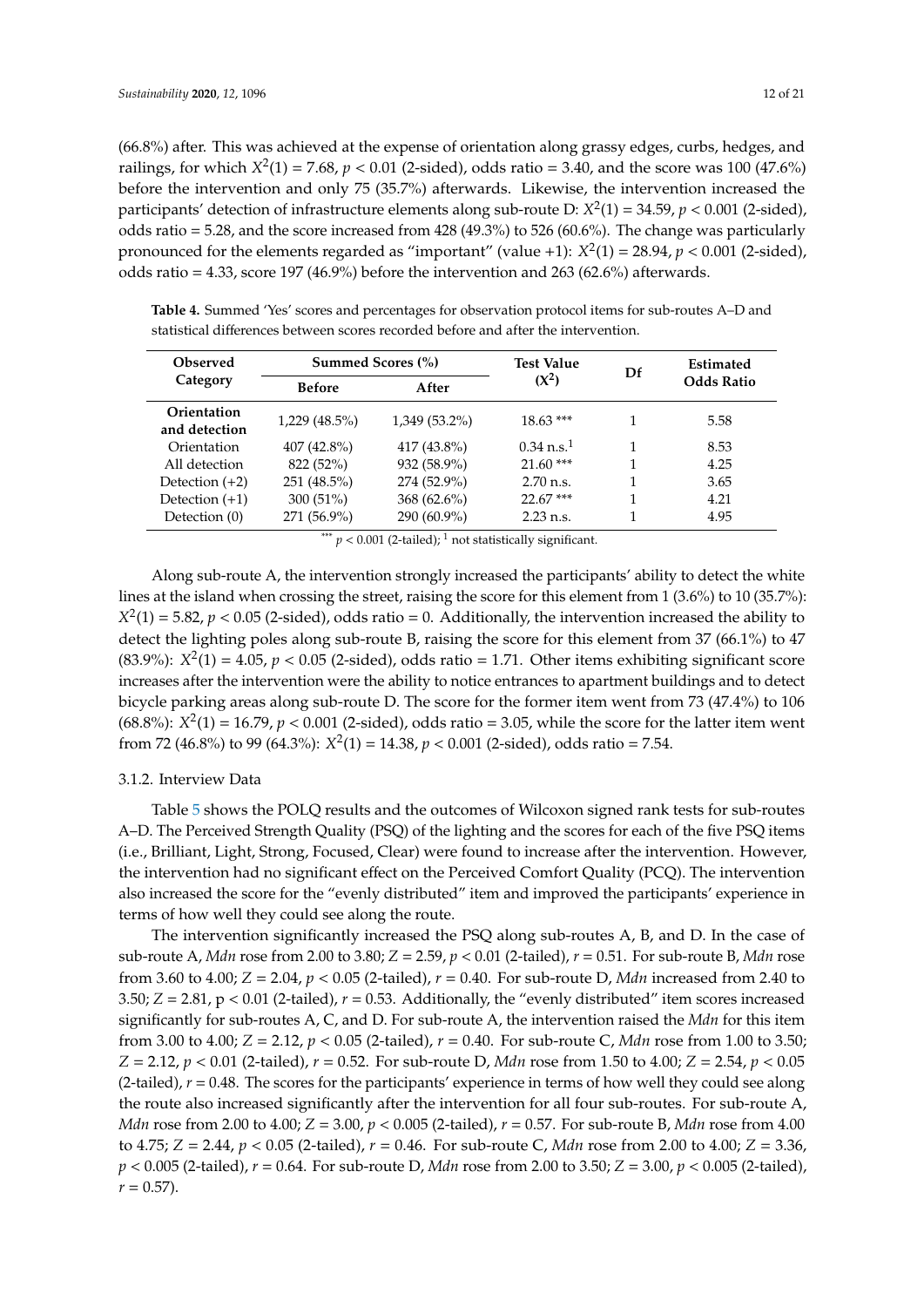|                       | <b>Before</b> |                     |      |      | After |      | $\boldsymbol{z}$         | r       |
|-----------------------|---------------|---------------------|------|------|-------|------|--------------------------|---------|
|                       | M             | SD                  | Mdn  | M    | SD    | Mdn  |                          |         |
| <b>PSO</b>            | 2.77          | 0.40                | 2.70 | 3.62 | 0.72  | 3.64 | $2.81**$                 | 0.56    |
| <b>Brilliant</b>      | 2.88          | 0.63                | 2.88 | 3.69 | 0.67  | 4.00 | $2.32*$                  | 0.45    |
| Light                 | 2.84          | 0.47                | 2.88 | 3.80 | 0.80  | 4.00 | $3.02**$                 | 0.57    |
| Strong                | 2.78          | 0.59                | 2.75 | 3.79 | 0.65  | 3.88 | $3.07**$                 | 0.58    |
| Focused               | 2.71          | 0.68                | 2.75 | 3.31 | 0.84  | 3.50 | $2.45*$                  | 0.47    |
| Clear                 | 2.57          | 0.54                | 2.50 | 3.69 | 0.70  | 3.75 | $3.20**$                 | 0.60    |
| <b>PCO</b>            | 2.90          | 0.64                | 2.95 | 3.06 | 0.66  | 2.90 | $0.27$ n.s. <sup>1</sup> | 0.06    |
| Warm                  | 2.88          | 0.74                | 2.88 | 3.04 | 0.71  | 3.25 | $0.28$ n.s.              | 0.06    |
| Natural               | 2.54          | 0.68                | 2.50 | 3.02 | 0.93  | 3.00 | $1.62$ n.s.              | 0.31    |
| Soft                  | 3.06          | 0.71                | 3.25 | 2.83 | 0.69  | 2.88 | $-1.81$ n.s.             | $-0.37$ |
| Shaded                | 3.25          | 1.10                | 3.25 | 3.63 | 0.99  | 4.00 | $1.42$ n.s.              | 0.28    |
| Mild                  | 2.88          | 1.10                | 2.88 | 2.85 | 0.88  | 2.75 | $-0.54$ n.s.             | $-0.10$ |
| Single item           |               |                     |      |      |       |      |                          |         |
| No flicker            | 3.94          | 0.95                | 4.00 | 4.27 | 0.63  | 4.25 | $0.62$ n.s.              | 0.12    |
| Evenly<br>distributed | 2.54          | 0.73                | 2.63 | 3.68 | 0.98  | 4.00 | $3.12**$                 | 0.60    |
| Good                  | 2.54          | 0.63<br><b>MAGE</b> | 2.63 | 3.85 | 0.88  | 4.13 | $3.30**$                 | 0.63    |

<span id="page-12-0"></span>**Table 5.** Mean and median of Perceived Lighting Quality (POLQ) along sub-routes A–D before and after the intervention, and Wilcoxon signed rank tests comparing pre- and post-intervention results. PSQ: Perceived Strength Quality; PCQ: Perceived Comfort Quality.

 $p < 0.05$ ; \*\*  $p < 0.01$  (2-tailed); <sup>1</sup> not statistically significant.

When analyzing where the participants looked during the walk before and after the intervention, the scores for "looked downwards and ahead" and "looked ahead" for sub-routes A–D collectively rose from 23 to 25 and from 9 to 13, respectively, while the score for "looked down, close to my feet" fell from 22 to 15. A similar pattern was found for each of the four sub-routes. These changes were not statistically significant:  $X^2(2, n = 107) = 2.13$ ,  $p = 0.345$  (2-sided), Cramer's V = 0.141.

## *3.2. Reference Area (sub-route E)*

#### 3.2.1. Observation Data

For the reference area (sub-route E), McNemar's Chi-squared tests indicated that there was no significant difference in the participants' ability to orientate themselves and detect different infrastructure elements along this sub-route after the intervention (Table [6\)](#page-12-1).

<span id="page-12-1"></span>**Table 6.** Summed 'Yes' scores and percentages for observation protocol items for sub-route E and statistical differences between scores recorded before and after the intervention.

| <b>Observed</b>              |               | Summed Scores (%) | <b>Test Value</b>     | df | Estimated         |
|------------------------------|---------------|-------------------|-----------------------|----|-------------------|
| Category                     | <b>Before</b> | After             | $(X^2)$               |    | <b>Odds Ratio</b> |
| Orientation<br>and detection | 145 (43.2%)   | $158(52.0\%)$     | $1.73 \text{ n.s.}^1$ |    | 9.36              |
| Orientation                  | 70 (47.1%)    | 70 (47.1%)        | $0.03$ n.s.           |    | 20.29             |
| All detection                | 75 (44.6%)    | 88 (52.4%)        | $2.72$ n.s.           |    | 5.00              |
| Detection $(+2)$             | 66 (47.1%)    | 79 (56.4%)        | $3.35$ n.s.           |    | 5.59              |
| Detection $(+1)$             | $8(57.1\%)$   | $6(42.9\%)$       | $0.16$ n.s.           |    | 2.00              |
| Detection (0)                | $1(7.1\%)$    | $3(21.4\%)$       | $0.25$ n.s.           |    | $\theta$          |

<sup>1</sup> not statistically significant.

#### 3.2.2. Interview Data

The Wilcoxon signed rank test revealed that the participants' perception of the lighting quality in the reference area after the intervention differed significantly from that before the intervention (Table [7\)](#page-13-0): the PSQ scores decreased significantly, but the PCQ scores increased significantly. The values for three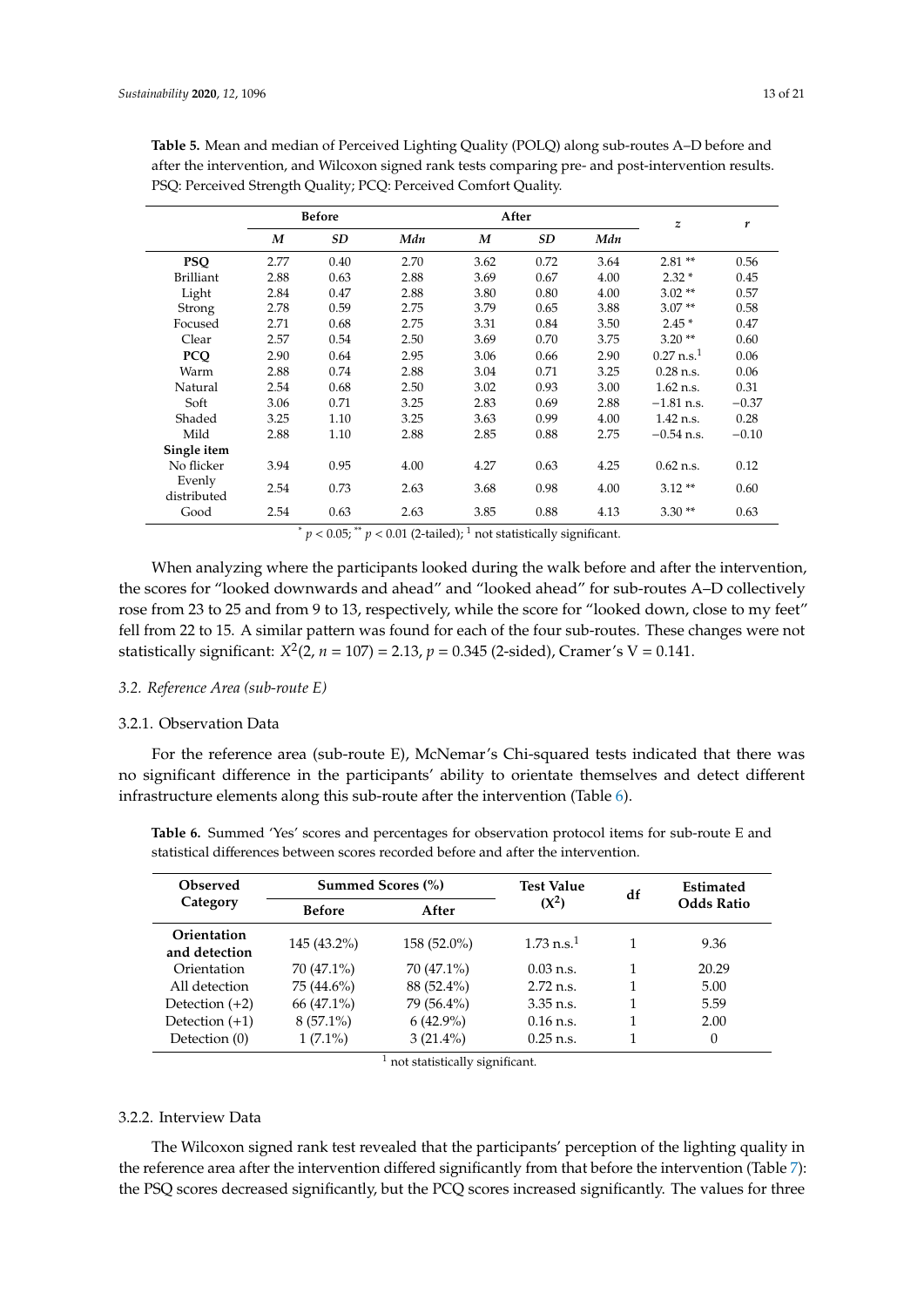PSQ items (Light, Focused, and Clear) decreased significantly after the intervention, while the values of two PCQ items (Warm and Shaded) increased significantly. Additionally, there was a decrease in the scores for how well participants experienced that they could see under the lighting along the sub-route.

|                       | <b>Before</b> |           |      |      | After     |      | $\boldsymbol{z}$             | r       |
|-----------------------|---------------|-----------|------|------|-----------|------|------------------------------|---------|
|                       | M             | <b>SD</b> | Mdn  | M    | <b>SD</b> | Mdn  |                              |         |
| <b>PSQ</b>            | 2.50          | 0.97      | 2.70 | 1.83 | 0.76      | 1.60 | $-2.56*$                     | $-0.48$ |
| <b>Brilliant</b>      | 2.36          | 1.08      | 2.50 | 1.86 | 1.03      | 1.50 | $-1.39$<br>n.s. <sup>1</sup> | $-0.26$ |
| Light                 | 2.71          | 1.14      | 3.00 | 1.86 | 0.86      | 2.00 | $-2.28*$                     | $-0.43$ |
| Strong                | 2.21          | 0.89      | 2.00 | 1.71 | 0.83      | 1.50 | $-1.65$<br>n.s.              | $-0.31$ |
| Focused               | 2.79          | 1.18      | 3.00 | 2.14 | 1.03      | 2.00 | $-2.71**$                    | $-0.51$ |
| Clear                 | 2.43          | 1.28      | 2.00 | 1.57 | 0.76      | 1.00 | $-2.24*$                     | $-0.42$ |
| <b>PCO</b>            | 3.03          | 0.57      | 3.20 | 3.63 | 0.67      | 3.60 | $1.97*$                      | 0.39    |
| Warm                  | 3.00          | 0.88      | 3.00 | 3.92 | 0.79      | 4.00 | $1.98*$                      | 0.40    |
| Natural               | 2.29          | 0.83      | 2.00 | 2.57 | 1.22      | 2.50 | $0.61$ n.s.                  | 0.12    |
| Soft                  | 3.14          | 0.66      | 3.00 | 3.42 | 0.79      | 4.00 | $0.32$ n.s.                  | 0.06    |
| Shaded                | 3.50          | 1.34      | 3.00 | 4.43 | 0.94      | 5.00 | $1.97*$                      | 0.37    |
| Mild                  | 3.21          | 1.05      | 3.05 | 3.77 | 0.73      | 4.00 | $1.21$ n.s.                  | 0.23    |
| Single item           |               |           |      |      |           |      |                              |         |
| No flicker            | 3.71          | 1.20      | 4.00 | 4.00 | 1.13      | 4.00 | $1.15$ n.s.                  | 0.23    |
| Evenly<br>distributed | 2.71          | 1.33      | 3.00 | 2.14 | 1.23      | 2.00 | $-0.11$<br>n.s.              | $-0.02$ |
| Good                  | 2.71          | 1.07      | 3.00 | 1.93 | 0.92      | 2.00 | $-2.21*$                     | $-0.42$ |

<span id="page-13-0"></span>**Table 7.** Mean and median of Perceived Lighting Quality (POLQ) along sub-route E before and after the intervention, and Wilcoxon signed rank tests comparing the results.

 $p < 0.05$ , \*\*  $p < 0.01$  (2-tailed); <sup>1</sup> not statistically significant.

There was no significant change in where the participants looked while walking along sub-route E:  $X^2(2, n = 28) = 0.19, p = 0.910$  (2-sided), Cramer's V = 0.082. Of 14 participants, the score for "looked" down, close to my feet" was 4 before the intervention and 5 afterwards; the corresponding values for "looked down and ahead" were 7 and 6, while those for "looked ahead" were 3 on both occasions.

## **4. Discussion**

This study investigated the impact of an outdoor lighting intervention on urban walking for people with impaired vision. Uniquely among studies of this kind, it was conducted in a real-world environment rather than a laboratory [\[3,](#page-17-15)[45](#page-19-6)[,46\]](#page-19-7). The intervention's overall effect was positive because it increased the usability of the walkway over which it was implemented by increasing users' ability to orientate themselves and detect infrastructure elements in the pedestrian environment.

More specifically, the study showed that after the installation of the new lighting, pedestrians with impaired vision were better able to detect details of the environment. The intervention involved multiple measures, including adding new LED lamps (along sub-route A: A.2), replacing HPS lamps with LED ones with a longer luminaire overhang of 2.50 meters (along sub-routes C and D), and increasing the mounting height of existing LED lamps (along sub-route B). Consequently, the results obtained cannot be attributed exclusively to the introduction of LED lighting. The participants experienced the changes to be beneficial because they increased the Perceived Strength Quality (PSQ) of the lighting along the route and resulted in a more positive experience when walking along the route, which is encouraging. Taken together, these results indicate that the lighting intervention improved the usability of the urban pedestrian environment by increasing the ability of individuals with impaired vision to orientate themselves and detect infrastructure elements, and also by increasing the perceived lighting quality of the pedestrian environment to some extent.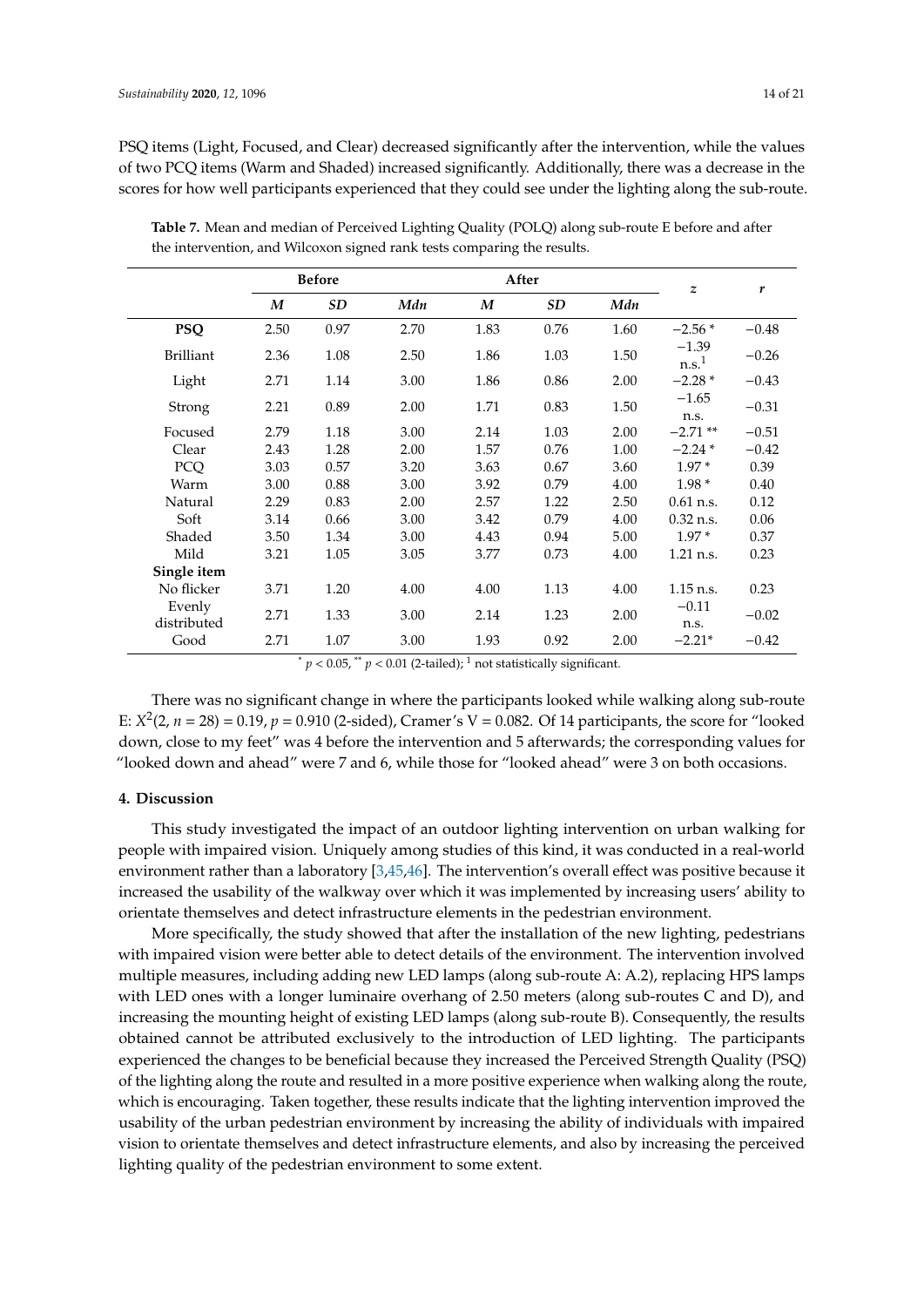A pleasing outcome of the intervention is that the participants' ability to orientate themselves and detect environmental features increased strongly along the two sub-routes where new lighting units have been applied (A and D), resulting in both higher total scores for the observation items and increases in scores for particularly important individual items. Specifically, the participants' ability to detect infrastructure elements considered important for safe and secure walking (i.e., items assigned importance values of +1) exhibited the strongest increases. For example, the intervention significantly increased the participants' ability to detect the white lines at the island in the middle of the road (i.e., the contrast markings) in sub-route A, which is very important for safe crossing. Additionally, there were significant improvements in the detection of building entrances and bicycle parking areas along sub-route D. The intervention also caused the participants to orientate themselves differently in terms of where on the pavement they walked and where they were looking while walking along sub-routes A and D.

The increased ability for vision-impaired pedestrians to orientate themselves and detect infrastructure elements in the pedestrian environment was confirmed by the results of the structured interviews which showed that the participants experienced that the lighting was more evenly distributed along the sub-routes with new LED lighting. This is particularly important because people with vision impairment often refer to uneven lighting as a major barrier [\[18](#page-18-1)[,29\]](#page-18-17). The importance of evenly distributed light is also stressed by Swedish legislation and recommendations [\[11,](#page-17-9)[15,](#page-17-13)[59\]](#page-19-20). After the intervention, participants had a greater tendency to look ahead while walking rather than focusing on their feet, which may indicate that the improved lighting enabled pedestrians with impaired vision to have more relaxed and less tiring walks. The importance of this was highlighted by previous studies [\[19](#page-18-18)[,21,](#page-18-19)[25\]](#page-18-5). However, this change was not statistically significant.

Taken together, the results of the observations and the structured interviews indicate that it is possible to improve the ability of people with vision impairment to move around outdoors during hours of darkness by implementing measures beneficial to all pedestrians. It should be noted that the intervention was not restricted to replacing and adding light sources. For example, along sub-routes B and D, the mounting height of the streetlights and the luminaire overhang were increased, respectively. As a result of these changes, participants became more able to detect details of the environment such as lampposts, entrances to apartment buildings, and bicycle parking areas along these sub-routes. In addition, the participants reported that the intervention improved their ability to see while walking along these sub-routes. This suggests that when planning for outdoor lighting in an environment, it is important to apply a combination of changes based on consideration of the environment's molecular aspects to create a supportive environment (i.e., one with favorable molar aspects) rather than focusing on a single solution.

The results presented here also raise some questions about the benefits of LED lighting. Along sub-routes with newly installed LED lights, participants experienced a greater perceived strength quality and a more even distribution of light, and also reported that they could see better. However, there was no corresponding increase in lighting quality in terms of perceived comfort along any of the sub-routes. Interestingly, the perceived comfort quality of the lighting from HPS lamps on sub-route E was significantly higher after the intervention even though the lighting units of this sub-route were left unchanged. However, the perceived strength quality of the lighting on this sub-route was significantly lower than it was before the intervention, and the participants reported that their ability to see was reduced. These findings are interesting because they suggest that participants may have responded more favorably to the lighting on sub-route E than to the LED lighting on the preceding sub-routes, and that the yellow light (with a CCT of about 1,900 K) of the HPS lamps may have provided more perceived comfort quality than the white light (with a CCT of 3,000 K) from the LED lamps. Similar results showing a mismatch between perceived strength quality and perceived comfort quality have been reported for pedestrians without vision impairment [\[45\]](#page-19-6).

These findings also indicate that differences in illuminance level and color temperature can strongly affect the perception of lighting quality in areas with combined outdoor lighting. This is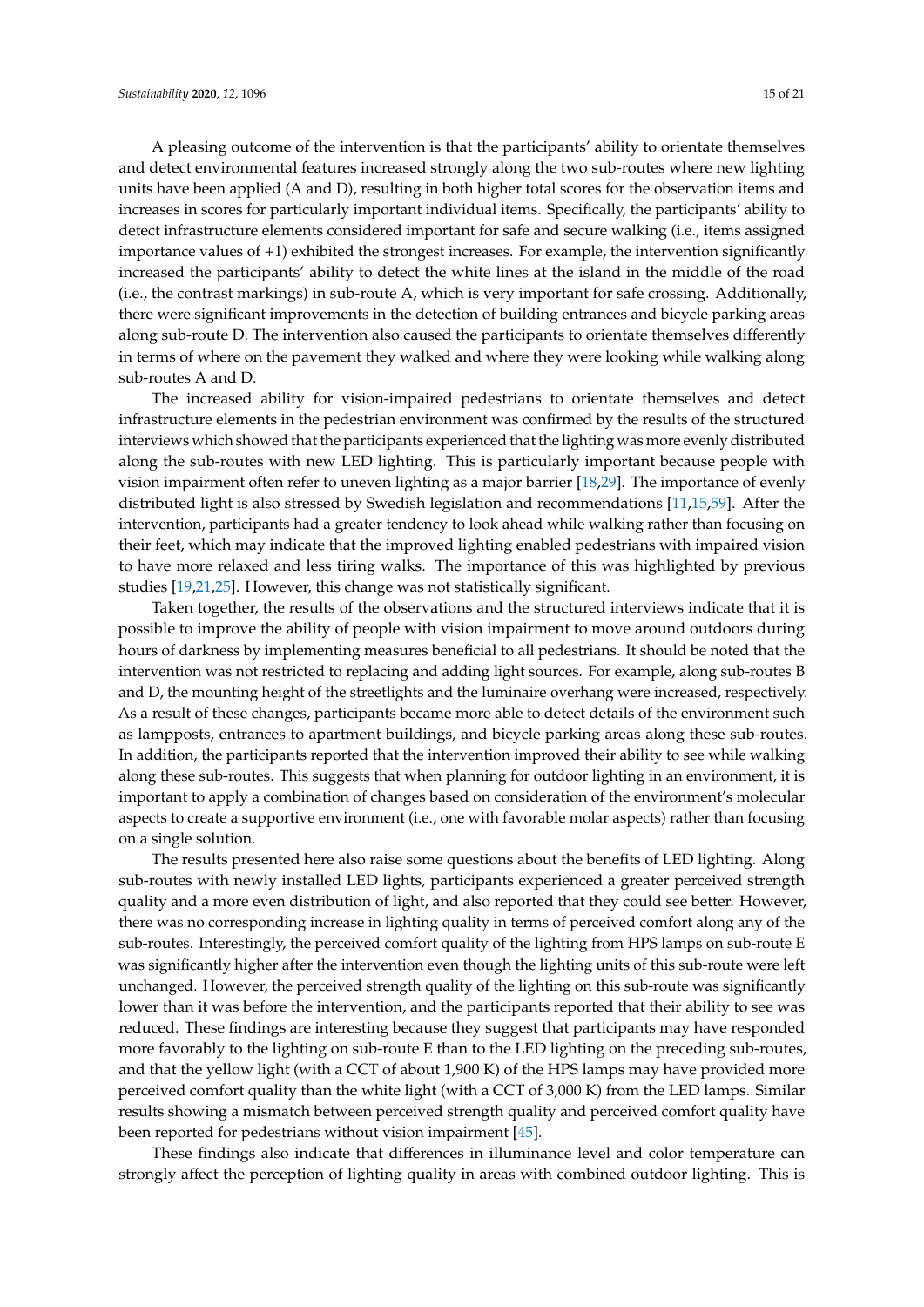important when planning for a usable pedestrian environment and particularly for people with vision impairment, because it suggests that any analysis of the possible types of lighting in an area where new outdoor lighting designs are to be introduced should be combined with a similar analysis of nearby areas. This is because the eyes usually take time to adapt, especially to darker lighting conditions, and this process is slower among people with impaired vision [\[64\]](#page-20-0).

The study design based on within-subject analysis and mixed methods proved to be sufficiently sensitive to capture variations in the behavior (i.e., orientation and detection) of people with vision impairment while walking alone in an urban environment [\[57\]](#page-19-18). The intention with this study was to give a broad picture of people with vision impairment and how improved outdoor lighting may impact their perception and real possibilities to move around after dark. A small sample may limit the possibility to generalize from the obtained results. Further studies including a larger sample, with a particular focus on different causes or diagnoses, would thus be desirable. Additionally, the mixed methods approach strengthened the study's findings because the results of the structured interviews clarified and shed further light on the observational results. Several aspects of the study's design merit some discussion—notably, the fact that it was conducted in real urban environments during hours of darkness, using a specific protocol. A major strength of this work is that it was conducted along a route with diverse environmental characteristics and lighting design considerations. It is challenging to make observations during hours of darkness, but all of the authors have extensive experiences with study designs of this type, and the researcher who conducted the observations (P.M.) was given training by highly experienced accessibility advisors both in daylight and in darkness in the study area before the study began. Furthermore, the study protocol was designed by two accessibility experts (M.A.; A.S.) and tested by two external accessibility experts. It can therefore be considered valid and reliable. Importantly, it encompasses the environmental aspects and features regulated by Swedish Building Law and the regulations for rebuilding public areas [\[59,](#page-19-20)[65\]](#page-20-1). The study design and methods used in this work may thus be generally applicable in assessments of pedestrian environments having both uniform lighting systems and mixed lighting systems.

#### **5. Conclusions**

This study showed that improved outdoor lighting can increase the usability of the pedestrian environment and thereby support urban walking after dark for people with vision impairment. It is essential that such lighting was perceived as providing sufficient strength quality and being evenly distributed in the pedestrian environment. It was found that LED outdoor lighting applications support urban walking by people with vision impairment by improving the usability of the pedestrian environment. However, the introduction of LED lights did not improve the comfort quality of the studied area's lighting, suggesting that there is a need to find ways to improve in this respect and to better support the ability of vision-impaired pedestrians to detect details of the walking environment that may be crucial for secure and safe walking. Therefore, during the ongoing transition to LED light sources for outdoor applications on larger scales, it is important to ensure that new lighting systems and implementations are tested to confirm that they adequately support the usability of pedestrian environments so as to reduce the risk of inappropriate lighting design. A combination of changes based on the molecular aspects of the environment should also be taken into consideration to create a supportive environment that provides opportunities for the pedestrians to take relaxed walks without becoming exhausted and thereby increasing their mobility. In urban environments with many different types of pedestrians and road users, it is important for public lighting systems to support all users to the greatest degree possible.

**Author Contributions:** Conceptualization, A.S., M.J., M.A., and E.M.; Methodology, A.S., M.J., M.A., E.M., and T.L.; Formal analysis, P.M., A.S., and M.A.; Investigation, P.M., M.A., and T.L.; Writing—original draft preparation, P.M. and A.S.; Writing—review and editing, A.S., P.M., M.J., M.A., T.L., and E.M.; Visualization, P.M.; Supervision, A.S., M.J., M.A., and T.L.; Project administration, P.M. and E.M.; Funding acquisition, E.M. and M.J. All authors have read and agreed to the published version of the manuscript.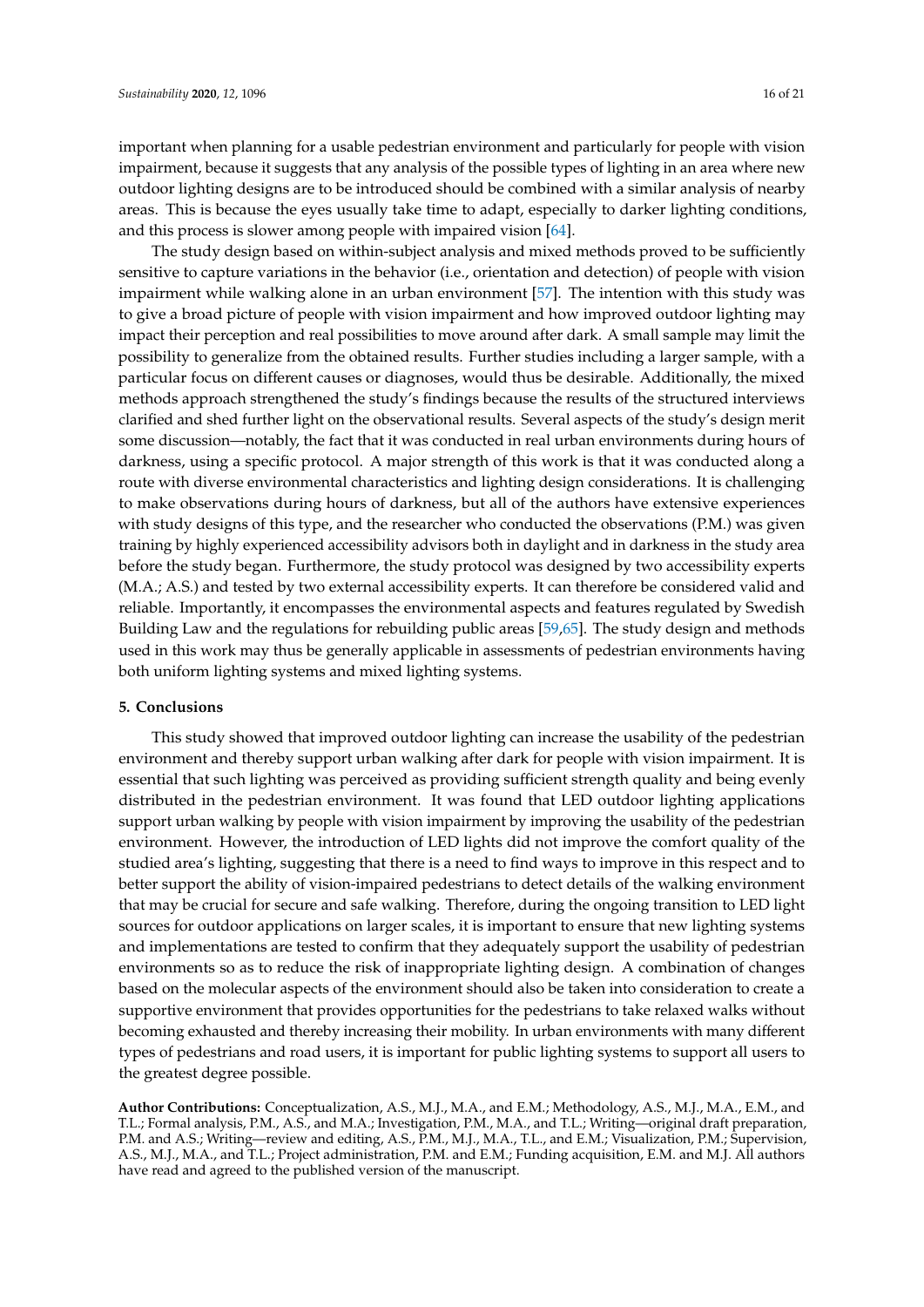**Funding:** The intervention study was supported by a grant from the Swedish Energy Agency, grant number: P42469–1 "Energy effective lighting solutions and urban walking among vulnerable groups in society". The intervention study was also part of a larger project titled "Lighting Metropolis" in the EU Interreg Öresund–Kattegat–Skagerrak program as well as an overarching project on design of the outdoor environment for people with vision impairment from the Swedish Transport Administration.

**Acknowledgments:** We thank all the participants who, with high commitment, walked along the route and shared their experience. We would also like to thank the Center for Aging and Supportive Environments (CASE) at Lund University for supporting us during the development of the conceptual framework for this study and the Traffic and Property Management Department, City of Malmö for the lighting installations, Maria Wemme and Märit Lundwall for comments and feedback on the observation protocol in this study, and Catharina Hansson who assisted with data collection in the field.

**Conflicts of Interest:** The authors declare no conflict of interest. The funders had no role in the design of the study; in the collection, analyses, or interpretation of data; in the writing of the manuscript, and in the decision to publish the results.

# <span id="page-16-0"></span>**Appendix A**

• Orientation items assigned value +1:

For sub-route A "Walk in the middle of walkway", "Turn 45 degrees left with help of guidance surface", "Turn 90 degrees left"; For sub-route B "Walk in the middle of walkway", "Turn 180 degree"; For sub-route C "Walk in the middle of walkway", "Walk along curbs/edges of walkway", "Turn 90 degrees left", "Turn 90 degrees right"; For sub-route D "Walk in the middle of walkway", "Walk along curbs, near the road", "Walk near grassy edges, hedges, and railing, close to the buildings", "Turn 90 degrees left"; For sub-route E "Walk on the walkway", "Walk along, near the road", "Walk near grassy edges, close to the buildings", "Turn 90 degrees left"

Detection items assigned a value of  $+2$ :

For sub-route A "Detect guidance surfaces", "Detect warning surfaces", "Detect edges of traffic island", "Detect white line for the edges", "Detect bicycle path via warning surfaces", "Detect benches"; For sub-route B "Detect unevenness on walkway", "Detect white line indicating boundary of bicycle path"; For sub-route C "Notice end of walkway", "Detect cobblestone pavement", "Hit parked cars"; For sub-route D "Detect cobblestone pavement", "Notice changes in pavement materials", "Notice speed bump and manhole cover", "Detect sign posts on walkway", "Detect sign posts to the right", "Notice driveways to garage to the left", "Notice pedestrian crossing", "Notice parking spot to the left"; For route E "Detect lamp posts on walkway", "Notice driveway to garage to the left", Notice no step before and after pedestrian crossing", "Detect cobblestone pavement and manhole cover", Detect grass to the right".

Detection items assigned a value of  $+1$ :

For sub-route A "Detect guidance surfaces", "Notice end of white line", "Notice bench", Notice change in surface material to gravel", "Notice outdoor lighting on the walkway nearby"; For sub-route B "Notice change in surface material to asphalt"; For sub-route C "Notice change in surface material to asphalt", "Notice hedge, bicycle parking and fence", Detect lamp post on walkway"; For sub-route D "Detect building entrances", "Detect bicycle parking", "Detect basement entrances", "Detect sign posts on walkway", "Notice grocery shop and shopfront", "Notice vent pipe, pole, stone, soil surface newspaper box and mail box"; For sub-route E "Notice electrical cabinet on walkway".

• Detection items assigned a value of 0:

For sub-route A "Notice concrete pavement and pole", "Notice lamp posts", Notice car park ticket machine to the right"; For sub-route B "Notice lamp posts to the right", "Notice hedge to the right"; For sub-route C "Detect sign post to the left", Notice white door and tree"; For sub-route D "Notice poles and sign posts to the left", "Notice electrical cabinet and newspaper box", "Notice walkway to the left"; For sub-route E "Notice concrete pavement".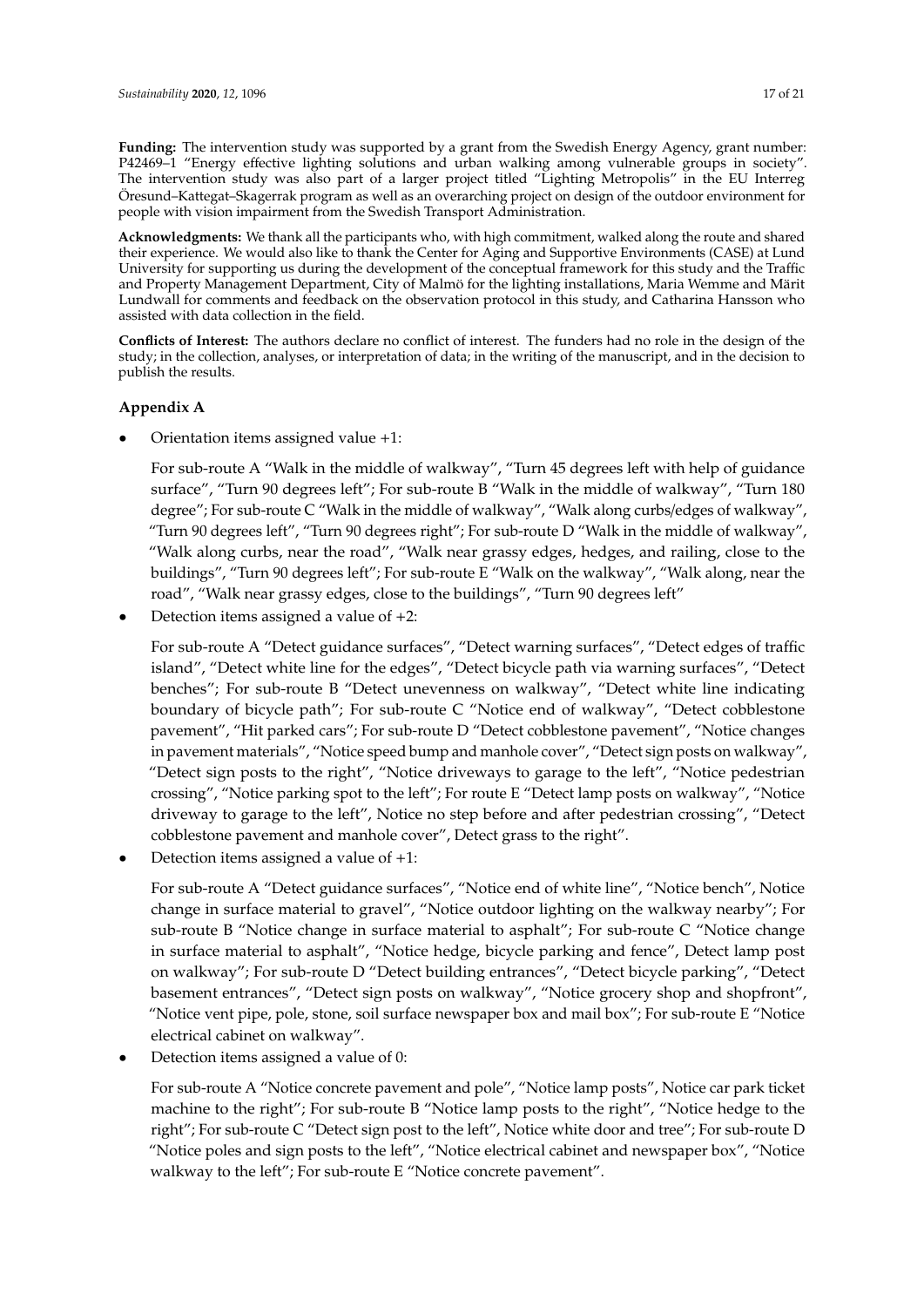Discarded items:

For sub-route A "Walk along edges on the left/right", "Wiggle"; "Cross the street", "Use the control panel", "Listen to the sound signal", "Detect white line far ahead", "Detect unevenness on the walkway", "Cope with the unevenness", "Notice commercial sign"; For sub-route B "walk along edges to the left/right", "Wiggle"; For sub-route E "Cross the road".

## **References**

- <span id="page-17-0"></span>1. United Nations. Goal 11: Make cities inclusive, safe, resilient and sustainable. Retrieved from Sustainable development goals. Available online: https://www.un.org/[sustainabledevelopment](https://www.un.org/sustainabledevelopment/cities/)/cities/ (accessed on 29 December 2018).
- <span id="page-17-1"></span>2. Handy, S.; Cao, X.; Mokhtarian, P.L. Self-selection in the relationship between the built environment and walking: empirical evidence from Northern California. *J. Am. Plan. Assoc.* **2006**, *72*, 55–74. [\[CrossRef\]](http://dx.doi.org/10.1080/01944360608976724)
- <span id="page-17-15"></span>3. Van Cauwenberg, J.; Van Holle, V.; Simons, D.; DeRidder, R.; Clarys, P.; Goubert, L.; Nasar, J.; Salmon, J.; De Bourdeaudhuij, I.; Deforche, B. Environmental factors influencing older adults' walking for transportation: A study using walk-along interviews. *Int. J. Behav. Nutr. Phys. Act.* **2012**, *9*, 85. [\[CrossRef\]](http://dx.doi.org/10.1186/1479-5868-9-85) [\[PubMed\]](http://www.ncbi.nlm.nih.gov/pubmed/22780948)
- <span id="page-17-2"></span>4. Van Cauwenberg, J.; Van Holle, V.; De Bourdeaudhuij, I.; Clarys, P.; Nasar, J.; Salmon, J.; Maes, L.; Goubert, L.; Van De Weghe, N.; Deforche, B. Physical environmental factors that invite older adults to walk for transportation. *J. Environ. Psychol.* **2014**, *38*, 94–103. [\[CrossRef\]](http://dx.doi.org/10.1016/j.jenvp.2013.12.012)
- <span id="page-17-3"></span>5. Xia, T.; Zhang, Y.; Crabb, S.; Shah, P. Cobenefits of replacing car trips with alternative transportation: A review of evidence and methodological issues. *J. Environ. Public Heal.* **2013**, *2013*, 797312. [\[CrossRef\]](http://dx.doi.org/10.1155/2013/797312 )
- <span id="page-17-4"></span>6. Rafiemanzelat, R.; Emadi, M.I.; Kamali, A.J. City sustainability: the influence of walkability on built environments. *Transp. Res. Procedia* **2017**, *24*, 97–104. [\[CrossRef\]](http://dx.doi.org/10.1016/j.trpro.2017.05.074)
- <span id="page-17-5"></span>7. The Organization for Economic Co-operation and Development, OECD. *Ageing and Transport - Mobility Needs and Safety Issues*; OECD Publishing: Paris, France, 2001; ISBN 92-64-19666-8.
- <span id="page-17-6"></span>8. The European Conference of Ministers of Transport, ECMT. Improving transport accessibility for all: Guide to good practice (PDF file). 2006. Available online: https://[www.itf-oecd.org](https://www.itf-oecd.org/sites/default/files/docs/06tphguide.pdf)/sites/default/files/docs/06tphguide. [pdf](https://www.itf-oecd.org/sites/default/files/docs/06tphguide.pdf) (accessed on 1 November 2019).
- <span id="page-17-7"></span>9. Stafford, L.; Baldwin, C. Planning walkable neighborhoods: Are we overlooking diversity in abilities and ages? *J. Plan. Lit.* **2018**, *33*, 17–30. [\[CrossRef\]](http://dx.doi.org/10.1177/0885412217704649 )
- <span id="page-17-8"></span>10. The Swedish National Board of Housing, Building and Planning, Boverket. The planning and building act, 1987 [revised 2011]. Available online: https://[www.riksdagen.se](https://www.riksdagen.se/sv/dokument-lagar/dokument/svensk-forfattningssamling/plan--och-bygglag-198710_sfs-1987--10)/sv/dokument-lagar/dokument/svenskforfattningssamling/[plan--och-bygglag-198710\\_sfs-1987--10](https://www.riksdagen.se/sv/dokument-lagar/dokument/svensk-forfattningssamling/plan--och-bygglag-198710_sfs-1987--10) (accessed on 1 August 2019).
- <span id="page-17-9"></span>11. Boverket. Building regulations – mandatory provisions and general recommendations BFS 2018:4 (PDF file). 2018. Available online: https://rinfo.boverket.se/BBR/PDF/[BFS2018--4-BBR-26.pdf](https://rinfo.boverket.se/BBR/PDF/BFS2018--4-BBR-26.pdf) (accessed on 1 August 2019).
- <span id="page-17-10"></span>12. Boverket. Regulations and general recommendations on the removal of easily eliminated obstacles to and in premises to which the public has access and in public spaces BFS 2003:19 HIN1 (PDF file). 2003. Available online: https://www.boverket.se/globalassets/publikationer/dokument/2008/[hin1\\_removal\\_of\\_](https://www.boverket.se/globalassets/publikationer/dokument/2008/hin1_removal_of_easily_eliminated_obstacles_bfs_2003_19.pdf) [easily\\_eliminated\\_obstacles\\_bfs\\_2003\\_19.pdf](https://www.boverket.se/globalassets/publikationer/dokument/2008/hin1_removal_of_easily_eliminated_obstacles_bfs_2003_19.pdf) (accessed on 1 November 2019).
- <span id="page-17-11"></span>13. Boverket. Regulations and general recommendations on accessibility and usability for people with limited mobility or orientation capacity in public spaces and in areas for constructions other than buildings BFS 2004:15 ALM1 (PDF file). 2004. Available online: https://[www.boverket.se](https://www.boverket.se/globalassets/publikationer/dokument/2008/alm1_english.pdf)/globalassets/publikationer/ dokument/2008/[alm1\\_english.pdf](https://www.boverket.se/globalassets/publikationer/dokument/2008/alm1_english.pdf) (accessed on 14 August 2019).
- <span id="page-17-12"></span>14. Boverket. Regulations and general recommendations on the removal of easily eliminated obstacles to and in premises to which the public has access and in public spaces BFS 2013:9 HIN3 (PDF file). 2013. Available online: https://rinfo.boverket.se/HIN/PDF/[BFS-2013--9-HIN3.pdf](https://rinfo.boverket.se/HIN/PDF/BFS-2013--9-HIN3.pdf) (accessed on 14 August 2019).
- <span id="page-17-13"></span>15. Boverket. Regulations and general recommendations on accessibility in public places BFS 2011:5 ALM2 (PDF file). 2011. Available online: https://rinfo.boverket.se/ALM/PDF/[BFS2011--5-ALM2.pdf](https://rinfo.boverket.se/ALM/PDF/BFS2011--5-ALM2.pdf) (accessed on 15 August 2019).
- <span id="page-17-14"></span>16. Ståhl, A.; Almén, M.; Wemme, M. Orientation using guidance surfaces – blind tests of tactility in surfaces with different materials and structures (PDF file). The Swedish Road Administration: Borlänge, Sweden. 2004. Publication 2004:158E. Available online: https://[trafikverket.ineko.se](https://trafikverket.ineko.se/Files/sv-SE/11127/RelatedFiles/2004_158E_orientation_using_guidance_surfaces_blind_tests_of_tactility_in_surface_with_different_materials_and_structures.pdf)/Files/sv-SE/11127/RelatedFiles/2004\_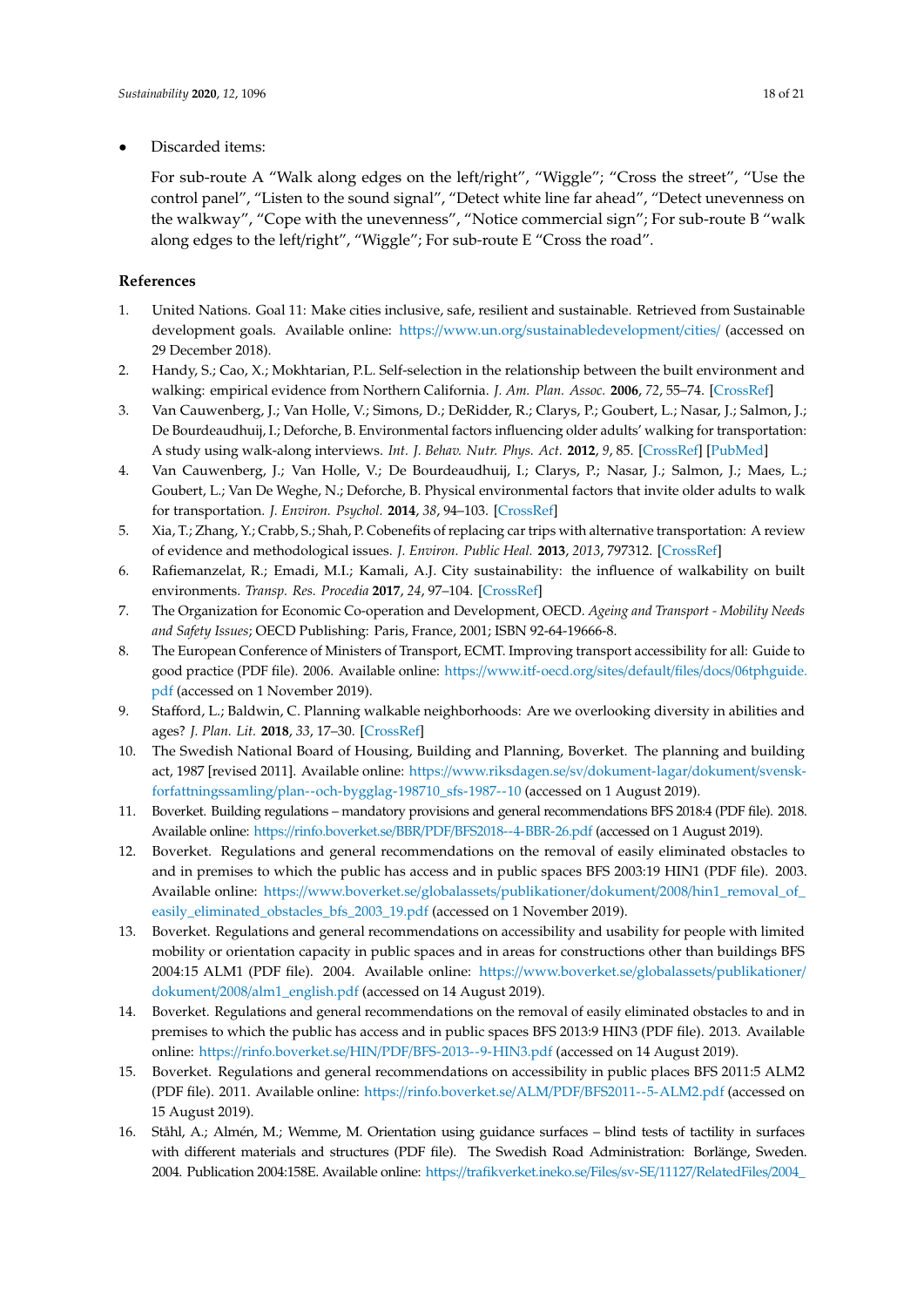[158E\\_orientation\\_using\\_guidance\\_surfaces\\_blind\\_tests\\_of\\_tactility\\_in\\_surface\\_with\\_different\\_materials\\_and\\_](https://trafikverket.ineko.se/Files/sv-SE/11127/RelatedFiles/2004_158E_orientation_using_guidance_surfaces_blind_tests_of_tactility_in_surface_with_different_materials_and_structures.pdf) [structures.pdf](https://trafikverket.ineko.se/Files/sv-SE/11127/RelatedFiles/2004_158E_orientation_using_guidance_surfaces_blind_tests_of_tactility_in_surface_with_different_materials_and_structures.pdf) (accessed on 15 August 2019).

- <span id="page-18-0"></span>17. Almén, M.; Ståhl, A. Dimensional Functional Ability. In European Committee for Standardization, CEN. 2007. Available online: https://its-sweden.se/wp-content/uploads/2013/07/[ifopt\\_english\\_v2.0.pdf](https://its-sweden.se/wp-content/uploads/2013/07/ifopt_english_v2.0.pdf) (accessed on 15 August 2019).
- <span id="page-18-1"></span>18. Ståhl, A.; Almén, M.; Wemme, M. *Ljushetskontrast: Studie med personer med synnedsättningar avseende sambandet mellan ljushetskontrast och skiljelinjes bredd*; The Swedish Transport Administration: Borlänge, Sweden, 2010.
- <span id="page-18-18"></span>19. Lid, I.M.; Solvang, P.K. (Dis)ability and the experience of accessibility in the urban environment. *Alter* **2016**, *10*, 181–194. [\[CrossRef\]](http://dx.doi.org/10.1016/j.alter.2015.11.003)
- <span id="page-18-2"></span>20. Almén, M.; Ståhl, A. *Planering och utformning för fotgängare med fokus på personer med synnedsättningar*; The Swedish Transport Administration: Borlänge, Sweden, 2016; p. 107.
- <span id="page-18-19"></span>21. Ståhl, A.; Newman, E.; Dahlin-Ivanoff, S.; Almén, M.; Iwarsson, S. Detection of warning surfaces in pedestrian environments: The importance for blind people of kerbs, depth, and structure of tactile surfaces. *Disabil. Rehabil.* **2010**, *32*, 469–482. [\[CrossRef\]](http://dx.doi.org/10.3109/09638280903171543)
- 22. Newman, E. *Att vara blind på passage och perrong: som en resa utan skyltar och signaler*; LTH Institutionen för teknik och samhälle: Lund, Sweden, 2010.
- <span id="page-18-3"></span>23. Ståhl, A.; Almén, M.; Wemme, M.; Åkesson, G. *Pollaremedtaktilabilder-Kan sådana utformningsdetaljer underlätta för personer med synnedsättningar att hålla riktningen när de korsar en körbana?* The Swedish Transport Administration: Borlänge, Sweden, 2014.
- <span id="page-18-4"></span>24. World Health Organization. *Global Age-Friendly Cities: A Guide*; World Health Organization: Geneva, Switzerland, 2007.
- <span id="page-18-5"></span>25. Norgate, S.H. Accessibility of urban spaces for visually impaired pedestrians. *Proc. Inst. Civ. Eng. Munic. Eng.* **2012**, *165*, 231–237. [\[CrossRef\]](http://dx.doi.org/10.1680/muen.12.00019)
- <span id="page-18-6"></span>26. Ståhl, A.; Almén, M. *Kontinuerligt ledstråk i Borlänge. Studie av fyra personer som är blinda och deras promenader längs stråket*; The Swedish Transport Administration: Borlänge, Sweden, 2013; p. 94.
- <span id="page-18-7"></span>27. Dtf. *Local Transport Note 1*/*11 – Shared Space (PDF File)*; Dft: London, UK, 2011. Available online: [https:](https://www.gov.uk/government/publications/local-transport-note-ltn-1--11-shared-space) //www.gov.uk/government/publications/[local-transport-note-ltn-1--11-shared-space](https://www.gov.uk/government/publications/local-transport-note-ltn-1--11-shared-space) (accessed on 20 June 2018).
- <span id="page-18-8"></span>28. Jenness, J.; Singer, J. *Visual Detection of Detectable Warning Materials by Pedestrians with Visual Impairments*; Final Report: Prepared for Federal Highway Administration, Washington, DC; Westat: Rockville, MD, USA, 2006.
- <span id="page-18-17"></span>29. Mitani, S.; Yoshida, T.; Minato, H.; Fujisawa, S.; Sueda, O. Measurement of luminance contrast sensitivity of persons with low visual capability in order to secure the visibility of tactile walking surface indicators. *Assist. Technol. Res. Ser.* **2007**, *20*, 326–330.
- 30. Mitani, S.; Yoshida, T.; Kobayashi, S.; Fujisawa, S. Study on illuminance dependency of color identification characteristics for persons with low visual capacity. *Assist. Technol. Res. Ser.* **2009**, *25*, 468–472. [\[CrossRef\]](http://dx.doi.org/10.3233/978\T1\textendash 1\T1\textendash 60750\T1\textendash 042\T1\textendash 1\T1\textendash 468)
- <span id="page-18-9"></span>31. Mitani, S.; Yoshida, T.; Kobayashi, S.; Fujisawa, S.; Sueda, O.; Tauchi, M. Study on background illuminance and color conspicuity characteristics for persons with low visual capacity. *Assist. Technol. Res. Ser.* **2009**, *25*, 473–477.
- <span id="page-18-10"></span>32. ISO 23599:12 Assistive products for blind and vision impaired persons – tactile walking surface indicators. Available online: https://ec.europa.eu/eip/ageing/standards/healthcare/[personal-autonomy](https://ec.europa.eu/eip/ageing/standards/healthcare/personal-autonomy/iso-235992012_en)/iso-235992012\_en (accessed on 1 November 2019).
- <span id="page-18-11"></span>33. Johansson, M.; Rosén, M.; Küller, R. Individual factors influencing the assessment of the outdoor lighting of an urban footpath. *Light. Res. Technol.* **2011**, *43*, 31–43. [\[CrossRef\]](http://dx.doi.org/10.1177/1477153510370757)
- <span id="page-18-12"></span>34. Balfour, J.L.; A Kaplan, G. Neighborhood environment and loss of physical function in older adults: evidence from the Alameda County study. *Am. J. Epidemiology* **2002**, *155*, 507–515. [\[CrossRef\]](http://dx.doi.org/10.1093/aje/155.6.507) [\[PubMed\]](http://www.ncbi.nlm.nih.gov/pubmed/11882524)
- <span id="page-18-13"></span>35. Chaudhury, H.; Mahmood, A.; Michael, Y.L.; Campo, M.; Hay, K. The influence of neighborhood residential density, physical and social environments on older adults' physical activity: an exploratory study in two metropolitan areas. *J. Aging Stud.* **2012**, *26*, 35–43. [\[CrossRef\]](http://dx.doi.org/10.1016/j.jaging.2011.07.001)
- <span id="page-18-14"></span>36. Rea, M.S. *IESNA Lighting Handbook: Reference and Application*, 9th ed.; Illuminating Engineering Society of North America: New York, NY, USA, 2000.
- <span id="page-18-15"></span>37. Fors, C.; Carlson, A. *Revision for Selection of Road Lighting Class—A Pre-Study*; LiU Tryck: Linköping, Sweden, 2015.
- <span id="page-18-16"></span>38. Rea, M.; Bullough, J.D.; Akashi, Y. Several views of metal halide and high-pressure sodium lighting for outdoor applications. *Light. Res. Technol.* **2009**, *41*, 297–320. [\[CrossRef\]](http://dx.doi.org/10.1177/1477153509102342)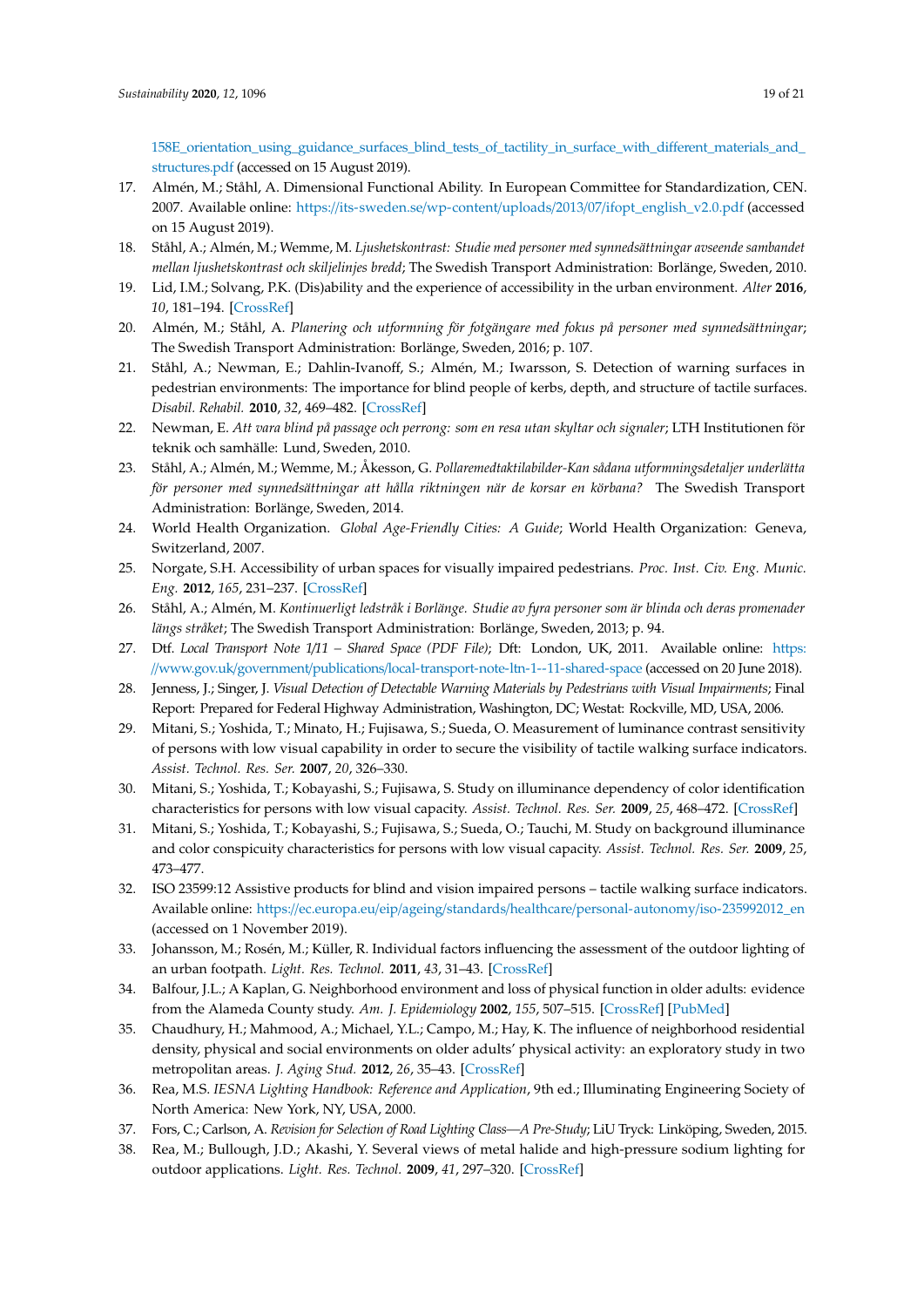- <span id="page-19-0"></span>39. Knight, C. Field surveys of the effect of lamp spectrum on the perception of safety and comfort at night. *Light. Res. Technol.* **2010**, *42*, 313–329. [\[CrossRef\]](http://dx.doi.org/10.1177/1477153510376794)
- <span id="page-19-1"></span>40. Li, F.; Chen, Y.; Liu, Y.; Chen, D. Comparative in situ study of LEDs and HPS in road lighting. *LEUKOS* **2012**, *8*, 205–214.
- <span id="page-19-2"></span>41. Peña-García, A.; Hurtado, A.; Aguilar-Luzón, M. Impact of public lighting on pedestrians' perception of safety and well-being. *Saf. Sci.* **2015**, *78*, 142–148. [\[CrossRef\]](http://dx.doi.org/10.1016/j.ssci.2015.04.009)
- <span id="page-19-3"></span>42. Johansson, M.; Pedersen, E.; Maleetipwan-Mattsson, P.; Kuhn, L.; Laike, T. Perceived outdoor lighting quality (POLQ): A lighting assessment tool. *J. Environ. Psychol.* **2014**, *39*, 14–21. [\[CrossRef\]](http://dx.doi.org/10.1016/j.jenvp.2013.12.002)
- <span id="page-19-4"></span>43. Juntunen, E.; Tetri, E.; Tapaninen, O.; Yrjänä, S.; Kondratyev, V.; Sitomaniemi, A.; Heikkinen, V. A smart LED luminaire for energy savings in pedestrian road lighting. *Light. Res. Technol.* **2015**, *47*, 103–115. [\[CrossRef\]](http://dx.doi.org/10.1177/1477153513510015)
- <span id="page-19-5"></span>44. Kuhn, L.; Johansson, M.; Laike, T.; Govén, T. Residents' perceptions of following retrofitting of residential area outdoor lighting with LEDs. *Light. Res. Technol.* **2013**, *45*, 568–584. [\[CrossRef\]](http://dx.doi.org/10.1177/1477153512464968)
- <span id="page-19-6"></span>45. Rahm, J.; Johansson, M. Assessing the pedestrian response to urban outdoor lighting: A full-scale laboratory study. *PLoS ONE* **2018**, *13*, e0204638. [\[CrossRef\]](http://dx.doi.org/10.1371/journal.pone.0204638)
- <span id="page-19-7"></span>46. Parkin, J.; Smithies, N. Accounting for the needs of blind and visually impaired people in public realm design. *J. Urban Des.* **2012**, *17*, 135–149. [\[CrossRef\]](http://dx.doi.org/10.1080/13574809.2012.646139)
- <span id="page-19-8"></span>47. Fotios, S. LRT Digest 1 Maintaining brightness while saving energy in residential roads. *Light. Res. Technol.* **2013**, *45*, 7–21. [\[CrossRef\]](http://dx.doi.org/10.1177/1477153512464141)
- <span id="page-19-9"></span>48. Pedersen, E.; Johansson, M. Dynamic pedestrian lighting: effects on walking speed, legibility and environmental perception. *Lighting Res. Technol.* **2018**, *50*, 522–536. [\[CrossRef\]](http://dx.doi.org/10.1177/1477153516684544)
- <span id="page-19-10"></span>49. Patching, G.R.; Rahm, J.; Jansson, M.; Johansson, M. A new method of random environmental walking for assessing behavioral preferences for different lighting applications. *Front. Psychol.* **2017**, *8*, 499. [\[CrossRef\]](http://dx.doi.org/10.3389/fpsyg.2017.00345) [\[PubMed\]](http://www.ncbi.nlm.nih.gov/pubmed/28337163)
- <span id="page-19-11"></span>50. Kärrholm, M.; Johansson, M.; Lindelöw, D.; Ferreira, I. Interseriality and different sorts of walking: Suggestions for a relational approach to urban walking. *Mobilities* **2017**, *12*, 20–35. [\[CrossRef\]](http://dx.doi.org/10.1080/17450101.2014.969596)
- <span id="page-19-12"></span>51. Johansson, M.; Sternudd, C.; Kärrholm, M. Perceived urban design qualities and affective experiences of walking. *J. Urban Des.* **2016**, *21*, 256–275. [\[CrossRef\]](http://dx.doi.org/10.1080/13574809.2015.1133225)
- <span id="page-19-13"></span>52. Küller, R. Environmental assessment from a neuropsychological perspective. In *Environment, Cognition and Action: An Integrated Approach*; Gärling, T., Evans, G., Eds.; Oxford University Press: Oxford, UK, 1991; pp. 111–147.
- <span id="page-19-14"></span>53. Marcheschi, E.; Ståhl, A.; Almén, M.; Johansson, M. A theoretical model for urban walking among people with disabilities. *Front. Psychol.* **2020**. (manuscript accepted for publication).
- <span id="page-19-15"></span>54. Persson, R. Segregation, Education and Space, a Case Study of Malmö. Doctoral Dissertation, Lund University, Lund, Sweden, 19 December 2008.
- <span id="page-19-16"></span>55. Länmateriet. Available online: https://www.lantmateriet.se/en/[maps-and-geographic-information](https://www.lantmateriet.se/en/maps-and-geographic-information/maps/)/maps/ (accessed on 12 June 2017).
- <span id="page-19-17"></span>56. Traffic and Property Management Department, City of Malmö. Personal communication, 14 August 2017.
- <span id="page-19-18"></span>57. Creswell, J.W.; Plano Clark, V.L. *Designing and Conducting Mixed Methods Research*; Sage Publications: Thousand Oaks, CA, USA, 2007; ISBN 1-4129-2791-9.
- <span id="page-19-19"></span>58. Iwarsson, S.; Ståhl, A. Accessibility, usability and universal design–positioning and definition of concepts describing person-environment relationships. *Disabil. Rehabil.* **2003**, *25*, 57–66. [\[CrossRef\]](http://dx.doi.org/10.1080/dre.25.2.57.66)
- <span id="page-19-20"></span>59. Boverket. *Regulations and general recommendations on the removal of easily eliminated obstacles to and in premises to which the public has access and in public spaces BFS 2011:13 HIN2 (PDF file)*. 2011. Available online: https://rinfo.boverket.se/HIN/PDF/[BFS2011-13-HIN2.pdf](https://rinfo.boverket.se/HIN/PDF/BFS2011-13-HIN2.pdf) (accessed on 15 August 2019).
- <span id="page-19-21"></span>60. Küller, R.; Wetterberg, L. Melatonin, cortisol, EEG, ECG and subjective comfort in healthy humans: Impact of two fluorescent lamp types at two light intensities. *Light. Res. Technol.* **1993**, *25*, 71–80. [\[CrossRef\]](http://dx.doi.org/10.1177/096032719302500203)
- <span id="page-19-22"></span>61. Kuller, R.; Wetterberg, L. The subterranean work environment: impact on well-being and health. *Environ. Int.* **1996**, *22*, 33–52. [\[CrossRef\]](http://dx.doi.org/10.1016/0160-4120(95)00101-8)
- <span id="page-19-23"></span>62. Adedokun, A.A.; Burgess, W.D. Analysis of paired dichotomous data: A gentle introduction to the McNemar test in SPSS. *JMDE* **2012**, *8*, 125–131.
- <span id="page-19-24"></span>63. Field, A. Discovering Statistics Using IBM SPSS Statistics: And Sex and Drugs and Rock 'n' Roll, 4th ed.; SAGE: Los Angeles LA, USA, 2013.